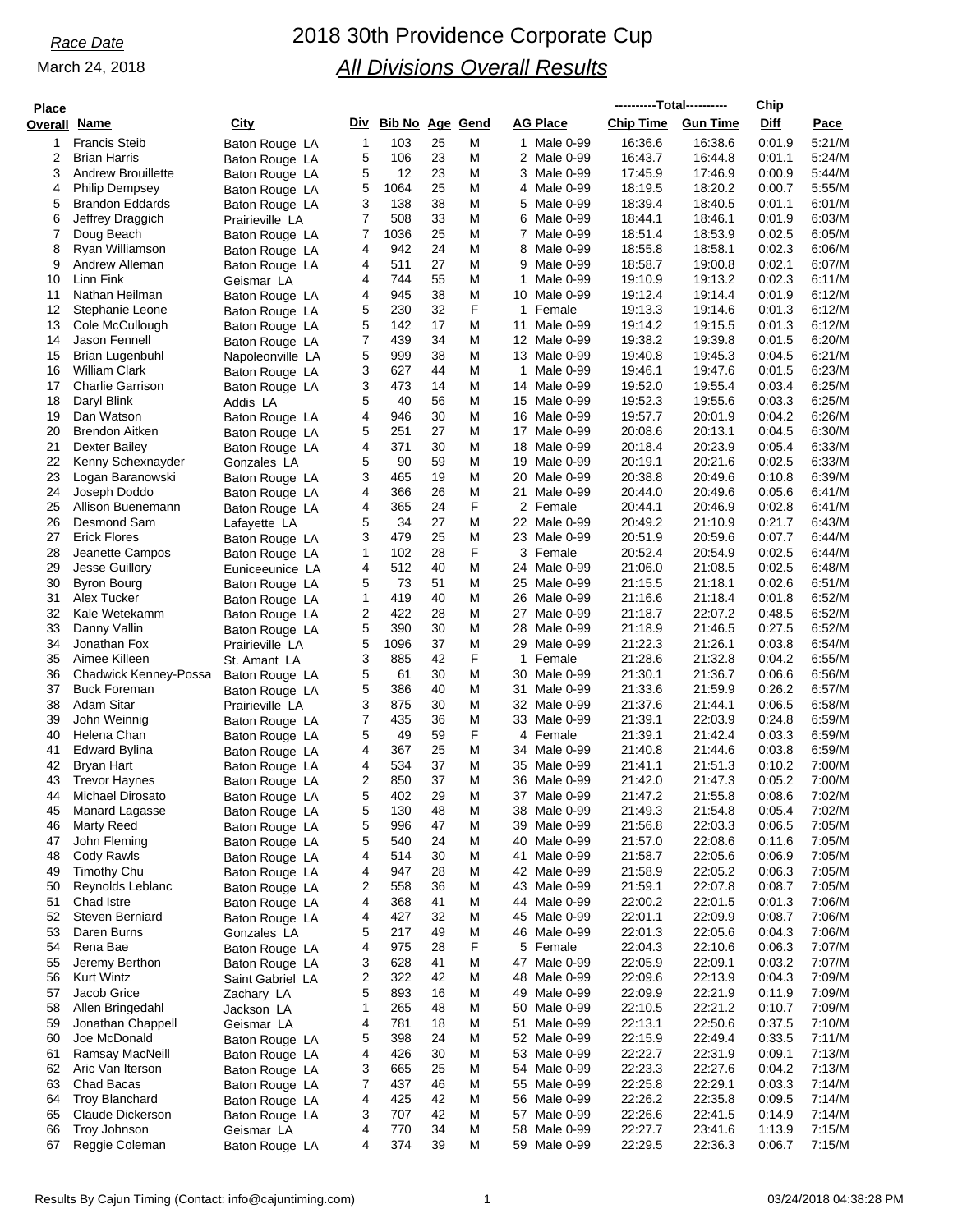| <b>Place</b>   |                                |                                  |              |                     |          |        |                            |                    | ----------Total---------- | Chip             |                  |
|----------------|--------------------------------|----------------------------------|--------------|---------------------|----------|--------|----------------------------|--------------------|---------------------------|------------------|------------------|
| <b>Overall</b> | <u>Name</u>                    | <u>City</u>                      |              | Div Bib No Age Gend |          |        | AG Place                   | <b>Chip Time</b>   | <b>Gun Time</b>           | <b>Diff</b>      | Pace             |
| 68             | <b>Jeff Harris</b>             | Greenwell Springs LA             | 3            | 708                 | 36       | M      | 60 Male 0-99               | 22:31.7            | 22:43.6                   | 0:11.8           | 7:16/M           |
| 69             | Brandon Lithgoe                | Baton Rouge LA                   | 3            | 709                 | 39       | Μ      | 61 Male 0-99               | 22:32.1            | 22:43.6                   | 0:11.4           | 7:16/M           |
| 70             | Melissa Rawls                  | Baton Rouge LA                   | 4            | 513                 | 30       | F      | 6 Female                   | 22:34.2            | 22:41.1                   | 0.06.9           | 7:17/M           |
| 71             | David Jozefov                  | Baton Rouge LA                   | 4            | 377                 | 27       | Μ      | 62 Male 0-99               | 22:35.7            | 23:21.5                   | 0.45.8           | 7:17/M           |
| 72             | Tommy Anzalota                 | Baton Rouge LA                   | 5            | 992                 | 43       | M      | 63 Male 0-99               | 22:39.4            | 22:50.1                   | 0:10.6           | 7:18/M           |
| 73             | <b>Patrick McCants</b>         | Baton Rouge LA                   | 5            | 99                  | 40       | M      | 64 Male 0-99               | 22:44.1            | 23:34.6                   | 0:50.5           | 7:20/M           |
| 74             | <b>Taylor Marcello</b>         | Geismar LA                       | 4            | 789                 | 16       | Μ      | 65 Male 0-99               | 22:48.8            | 22:58.9                   | 0:10.1           | 7:21/M           |
| 75             | <b>Breton Therman</b>          | Baton Rouge LA                   | 5            | 316                 | 14       | Μ      | 66 Male 0-99               | 22:49.2            | 22:57.3                   | 0:08.1           | 7:22/M           |
| 76             | <b>Christopher Warwick</b>     | Baton Rouge LA                   | 3            | 886                 | 54       | M      | 67 Male 0-99               | 22:52.8            | 22:58.1                   | 0:05.2           | 7:23/M           |
| 77             | Max McGee                      | Baton Rouge LA                   | 5            | 397                 | 24       | Μ      | 68 Male 0-99               | 22:57.3            | 23:40.6                   | 0:43.3           | 7:24/M           |
| 78             | Erica Leblanc                  | Baton Rouge LA                   | 5            | 89                  | 34       | F      | 7<br>Female                | 23:00.5            | 23:43.1                   | 0:42.5           | 7:25/M           |
| 79             | Michael Perniciaro             | Baton Rouge LA                   | 3            | 475                 | 41       | Μ      | 69 Male 0-99               | 23:03.9            | 23:19.6                   | 0:15.7           | 7:26/M           |
| 80             | <b>Garrett Clark</b>           | Baton Rouge LA                   | 7            | 960                 | 26       | M      | 70 Male 0-99               | 23:14.2            | 25:52.1                   | 2:37.9           | 7:30/M           |
| 81             | Maoming Ren                    | Baton Rouge LA                   | 4            | 521                 | 39       | M      | 71<br>Male 0-99            | 23:15.3            | 23:30.9                   | 0:15.5           | 7:30/M           |
| 82             | Eric Lhymn                     | Baton Rouge LA                   | 5            | 193                 | 27       | М      | 72 Male 0-99               | 23:15.8            | 23:19.1                   | 0:03.3           | 7:30/M           |
| 83             | Stven Hutto                    | Baton Rouge LA                   | 4            | 517                 | 32       | M      | 73 Male 0-99               | 23:19.1            | 23:30.4                   | 0:11.3           | 7:31/M           |
| 84             | <b>Philip Goppelt</b>          | Gonzales LA                      | 7            | 446                 | 27       | M      | 74 Male 0-99               | 23:19.3            | 23:47.1                   | 0:27.8           | 7:31/M           |
| 85             | Leacil Kirkes                  | Denham Springs LA                | 4            | 1024                | 48       | Μ      | 75 Male 0-99               | 23:21.9            | 23:31.6                   | 0:09.7           | 7:32/M           |
| 86             | Casey O'Quin                   | Baton Rouge LA                   | 7            | 510                 | 39       | M      | 76 Male 0-99               | 23:28.2            | 23:39.4                   | 0:11.2           | 7:34/M           |
| 87             | Reece Dunaway                  | Baton Rouge LA                   | 5            | 399                 | 28       | Μ      | 77 Male 0-99               | 23:28.8            | 24:00.1                   | 0:31.3           | 7:34/M           |
| 88             | Michael Baker                  | Denham Springs LA                | 5            | 907                 | 41       | M      | 78 Male 0-99               | 23:28.8            | 23:38.4                   | 0:09.6           | 7:34/M           |
| 89             | Conan Zhang                    | Baton Rouge LA                   | 5            | 555                 | 13       | M      | 79<br>Male 0-99            | 23:31.9            | 23:37.1                   | 0:05.2           | 7:35/M           |
| 90             | David Tucker                   |                                  | 3            | 606                 | 35       | Μ      | 80 Male 0-99               | 23:34.0            | 23:38.2                   | 0:04.2           | 7:36/M           |
| 91             | Nicholas Bogan                 | Covington LA<br>Baton Rouge LA   | 7            | 442                 | 30       | M      | Male 0-99<br>81            | 23:35.6            | 23:51.4                   | 0:15.7           | 7:36/M           |
| 92             | <b>Kent Graves</b>             |                                  | 5            | 37                  | 46       | M      | 82 Male 0-99               | 23:36.5            | 23:46.3                   | 0:09.7           | 7:37/M           |
| 93             | <b>Ed Stauss</b>               | Denham Springs LA                | 2            | 557                 | 56       | M      | 83 Male 0-99               | 23:37.4            | 23:46.9                   | 0:09.5           | 7:37/M           |
| 94             | Chris Bland                    | Baton Rouge LA                   | 5            | 129                 | 62       | M      | Male 0-99<br>84            | 23:38.3            | 23:44.9                   | 0:06.5           | 7:37/M           |
| 95             | Alejandro Munoz                | Baton Rouge LA                   | 5            | 682                 | 42       | Μ      | 85 Male 0-99               | 23:40.9            | 24:24.5                   | 0.43.6           | 7:38/M           |
| 96             | Nolan McNeil                   | Prairieville LA                  | 4            | 785                 | 26       | M      | 86 Male 0-99               | 23:41.3            | 24:10.5                   | 0:29.1           | 7:38/M           |
| 97             | Henry Schexnayder IV           | Geismar LA                       | 5            | 25                  | 40       | M      | 87 Male 0-99               | 23:41.7            | 23:51.2                   | 0:09.5           | 7:38/M           |
| 98             | James Michiels                 | Saint Gabriel LA                 | 4            | 375                 | 32       | Μ      | 88 Male 0-99               | 23:43.8            | 24:29.1                   | 0:45.3           | 7:39/M           |
| 99             | Jeremy Menter                  | Baton Rouge LA                   | 3            | 137                 | 29       | M      | 89 Male 0-99               | 23:58.3            | 24:05.9                   | 0:07.5           | 7:44/M           |
| 100            | <b>Edward Chiasson</b>         | Baton Rouge LA                   | 5            | 67                  | 65       | M      | 90 Male 0-99               | 23:59.3            | 24:12.6                   | 0:13.3           | 7:44/M           |
| 101            | Jessi Lambert                  | Baton Rouge LA                   | 7            | 1057                | 31       | F      | 8<br>Female                | 24:00.1            | 24:06.4                   | 0:06.3           | 7:45/M           |
| 102            | <b>Clay Currier</b>            | Baton Rouge LA                   | 3            | 667                 | 35       | M      | Male 0-99<br>91            | 24:06.1            | 24:22.1                   | 0:15.9           | 7:46/M           |
| 103            | Ryan King                      | Baton Rouge LA<br>Baton Rouge LA | 2            | 851                 | 30       | Μ      | 92 Male 0-99               | 24:12.1            | 24:17.4                   | 0:05.2           | 7:48/M           |
| 104            | Donna Bryant                   | St. Gabriel LA                   | 7            | 1035                | 28       | F      | 9<br>Female                | 24:19.8            | 24:37.3                   | 0:17.5           | 7:51/M           |
| 105            | Michael Donnelly               | Geismar LA                       | 4            | 751                 | 36       | M      | 93 Male 0-99               | 24:21.7            | 25:25.4                   | 1:03.6           | 7:51/M           |
| 106            | David Mustain                  | Baton Rouge LA                   | 4            | 967                 | 33       | М      | 94 Male 0-99               | 24:24.4            | 24.55.6                   | 0:31.2           | 7:52/M           |
| 107            | John Snow                      | Baton Rouge LA                   | 5            | 359                 | 32       | M      | 95 Male 0-99               | 24:28.8            | 24:39.3                   | 0:10.5           | 7:54/M           |
| 108            | <b>Greg Guidry</b>             | Baton Rouge LA                   | 4            | 489                 | 55       | M      | 96 Male 0-99               | 24:35.8            | 25:37.6                   | 1:01.8           | 7:56/M           |
| 109            | Jonathan Melara                | Baton Rouge LA                   | 5            | 257                 | 15       | Μ      | 97 Male 0-99               | 24:36.7            | 26:13.5                   | 1:36.8           | 7:56/M           |
| 110            | Elizabeth Hutchison            | Baton Rouge LA                   | $\mathbf{1}$ | 228                 | 43       | F      | 10 Female                  | 24:37.8            | 24:50.6                   | 0:12.8           | 7:56/M           |
| 111            | <b>Bradley Roberts</b>         | Baton Rouge LA                   | 5            | 1022                | 30       | м      | 98 Male 0-99               | 24:39.8            | 26:19.2                   | 1:39.3           | 7:57/M           |
|                | 112 J.D. King                  | Walker LA                        | 3            | 1047                | 34       | M      | 99 Male 0-99               | 24:43.3            | 25:15.9                   | 0:32.5           | 7:58/M           |
| 113            | Rob Beadle                     | Geismar LA                       | 3            | 881                 | 45       | M      | 100 Male 0-99              | 24:43.4            | 24:53.1                   | 0:09.7           | 7:58/M           |
| 114            | Julius Hebert                  | Geismar LA                       | 5            | 17                  | 46       | M      | 101 Male 0-99              | 24:45.5            | 25:13.8                   | 0:28.3           | 7:59/M           |
| 115            | <b>Mollie Williams</b>         | Baton Rouge LA                   | 5            | 349                 | 26       | F      | 11 Female                  | 24:46.0            | 25:00.3                   | 0.14.3           | 7:59/M           |
| 116            | <b>Chris Neyrey</b>            | Baton Rouge LA                   | 7            | 1027                | 46       | Μ      | 102 Male 0-99              | 24:46.1            | 25:05.5                   | 0.19.4           | 7:59/M           |
| 117            | Jonathan Percle                | Baton Rouge LA                   | 5            | 355                 | 36       | M      | 103 Male 0-99              | 24:46.9            | 25:00.3                   | 0:13.3           | 7:59/M           |
| 118            | Garrett Zakrzewski             | Geismar LA                       | 5            | 721                 | 26       | M      | 104 Male 0-99              | 24:50.2            | 25:01.6                   | 0.11.4           | 8:01/M           |
| 119            | <b>Christopher James</b>       |                                  | 5            | 1071                | 22       | Μ      | 105 Male 0-99              | 24.52.4            | 25:17.3                   | 0.24.8           | 8:01/M           |
| 120            | Jeremy Richard                 | Baton Rouge LA<br>Geismar LA     | 5            | 716                 | 45       | M      | 106 Male 0-99              | 24:53.2            | 25:00.2                   | 0:06.9           | 8:02/M           |
| 121            | Phil Geci                      | Geismar LA                       | 4            | 776                 | 57       | Μ      | 107 Male 0-99              | 24.55.4            | 25:26.6                   | 0:31.2           | 8:02/M           |
| 122            | Brenda Bobadilla               |                                  | 3            | 668                 | 33       | F      | 12 Female                  | 24:58.1            | 25:15.8                   | 0:17.7           | 8:03/M           |
| 123            | Dawn Brown                     | Baton Rouge LA                   | 5            | 908                 | 40       | F      | 13 Female                  | 24:59.8            | 25:18.7                   | 0.18.8           | 8:04/M           |
| 124            | Craig Derouen                  | Prairieville LA                  | 5            | 160                 | 44       | Μ      | 108 Male 0-99              | 25:06.0            | 25:36.6                   | 0:30.5           | 8:06/M           |
| 125            | Ryan Stinson                   | Zachary LA                       | 7            | 431                 | 37       | M      | 109 Male 0-99              | 25:07.5            | 25:29.1                   | 0:21.5           | 8:06/M           |
| 126            | <b>Terrel Thomas</b>           | Baton Rouge LA                   | 3            | 625                 | 43       | F      | 14 Female                  | 25:08.9            | 25:12.6                   | 0:03.6           | 8:06/M           |
| 127            | <b>Taylor Simoneaux</b>        | Baton Rouge LA                   | 3            | 884                 | 29       |        | 110 Male 0-99              | 25:11.1            | 25:16.4                   | 0:05.2           | 8:07/M           |
|                |                                | Baton Rouge LA                   |              |                     |          | M      |                            |                    |                           |                  |                  |
| 128<br>129     | Bill Morgan<br>Julie Fink      | Saint Francisville LA            | 5<br>4       | 28<br>746           | 58<br>51 | M<br>F | 111 Male 0-99              | 25:11.3<br>25:12.1 | 25:19.1<br>25:39.8        | 0:07.7<br>0.27.7 | 8:07/M<br>8:08/M |
| 130            | Neil Cha                       | Geismar LA                       |              | 381                 | 26       | Μ      | 1 Female<br>112 Male 0-99  | 25:12.6            | 25:18.4                   | 0.05.8           | 8:08/M           |
| 131            | Tanner Jones                   | Baton Rouge LA                   | 5<br>3       | 883                 | 25       | M      | 113 Male 0-99              | 25:12.6            | 25:18.1                   | 0.05.4           | 8:08/M           |
| 132            |                                | Baton Rouge LA                   | 5            |                     |          | M      |                            |                    | 25:19.7                   | 0:05.2           |                  |
| 133            | Paul Mroczenski<br>Erin Aucoin | Baton Rouge LA                   | 4            | 307<br>949          | 18<br>29 | F      | 114 Male 0-99<br>15 Female | 25:14.4<br>25:15.6 | 25:35.9                   | 0:20.3           | 8:08/M<br>8:09/M |
| 134            | Erin Riecke                    | Baton Rouge LA                   | 1            | 417                 | 28       | F      | 16 Female                  | 25:16.4            | 25:31.1                   | 0.14.7           | 8:09/M           |
|                |                                | Baton Rouge LA                   |              |                     |          |        |                            |                    |                           |                  |                  |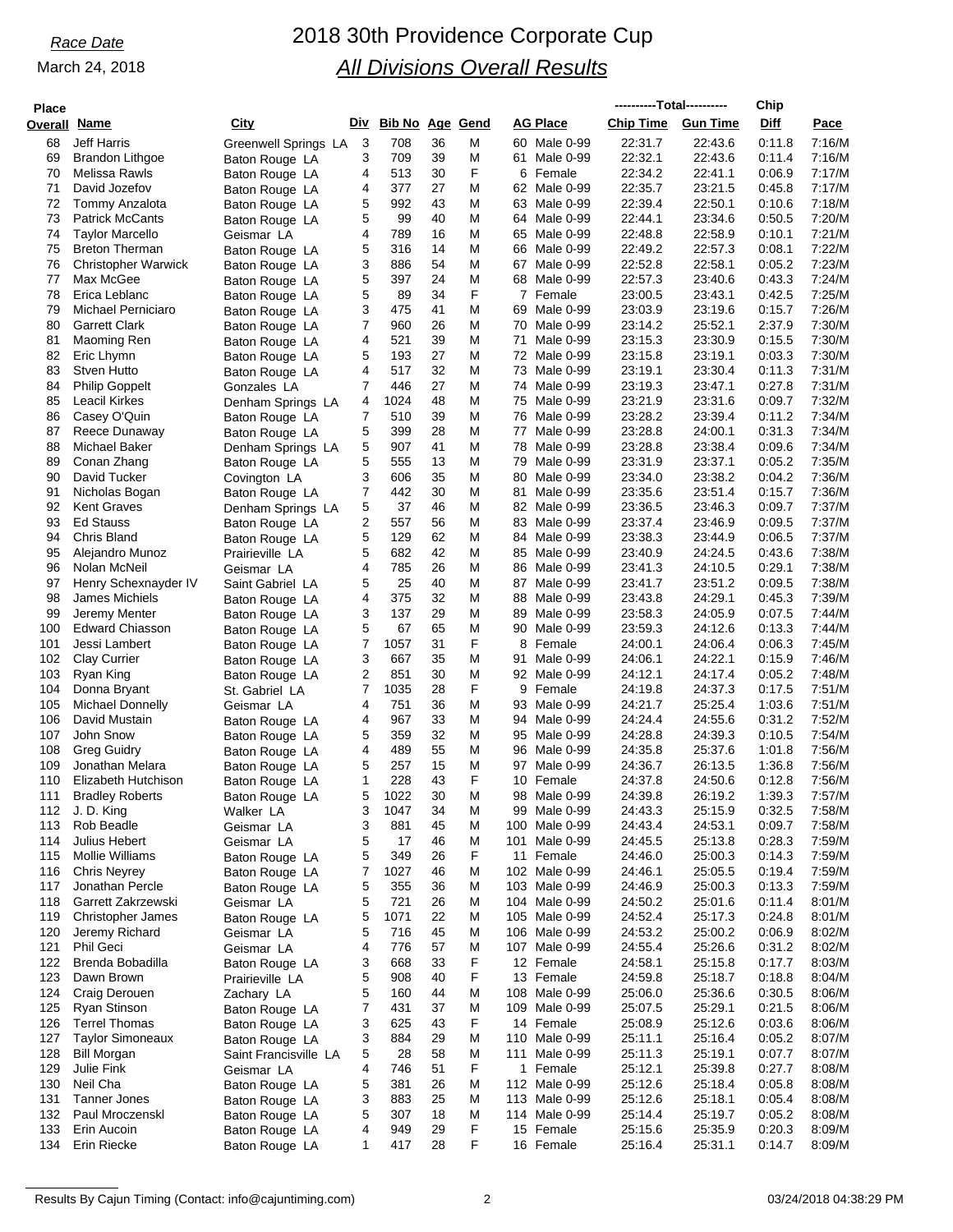| <b>Place</b> |                                                |                                     |        |                        |          |        |                 |                                | ----------Total---------- |                    | Chip             |                  |
|--------------|------------------------------------------------|-------------------------------------|--------|------------------------|----------|--------|-----------------|--------------------------------|---------------------------|--------------------|------------------|------------------|
| Overall      | <u>Name</u>                                    | City                                | Div    | <b>Bib No Age Gend</b> |          |        | <b>AG Place</b> |                                | <b>Chip Time</b>          | <b>Gun Time</b>    | Diff             | Pace             |
| 135          | <b>Brian Gebhart</b>                           | Baton Rouge LA                      | 3      | 478                    | 34       | M      |                 | 115 Male 0-99                  | 25:17.0                   | 25:19.3            | 0:02.3           | 8:09/M           |
| 136          | Kyle Wedge                                     | Baton Rouge LA                      | 7      | 441                    | 23       | M      |                 | 116 Male 0-99                  | 25:18.8                   | 25:33.9            | 0:15.1           | 8:10/M           |
| 137          | Angela Leonards                                | Baton Rouge LA                      | 5      | 901                    | 37       | F      |                 | 17 Female                      | 25:21.2                   | 26:05.4            | 0:44.1           | 8:11/M           |
| 138          | Sergio Aviles                                  | Baton Rouge LA                      | 1      | 105                    | 43       | M      |                 | 117 Male 0-99                  | 25:21.4                   | 25:30.1            | 0:08.7           | 8:11/M           |
| 139          | <b>Walt Green</b>                              | Baton Rouge LA                      | 2      | 852                    | 53       | M<br>F |                 | 118 Male 0-99                  | 25:22.0                   | 25:32.1            | 0:10.1           | 8:11/M           |
| 140<br>141   | Danielle Skrandel<br><b>Brad Purvis</b>        | Geismar LA<br>Baton Rouge LA        | 4<br>4 | 761<br>950             | 35<br>34 | M      |                 | 18 Female<br>119 Male 0-99     | 25:24.1<br>25:27.2        | 26:05.8<br>25:35.3 | 0:41.6<br>0:08.1 | 8:12/M<br>8:13/M |
| 142          | <b>Andrew Smith</b>                            | Baton Rouge LA                      | 4      | 1026                   | 24       | M      | 120             | Male 0-99                      | 25:27.6                   | 25:37.1            | 0:09.5           | 8:13/M           |
| 143          | Casey Hurst                                    | Zachary LA                          | 7      | 432                    | 26       | M      |                 | 121 Male 0-99                  | 25:29.6                   | 25:51.1            | 0.21.5           | 8:13/M           |
| 144          | <b>Barrett Black</b>                           | Baton Rouge LA                      | 5      | 111                    | 37       | M      |                 | 122 Male 0-99                  | 25:31.6                   | 26:47.4            | 1:15.8           | 8:14/M           |
| 145          | Ariana Poindexter                              | Baton Rouge LA                      | 5      | 405                    | 26       | F      |                 | 19 Female                      | 25:38.2                   | 26:12.1            | 0:33.8           | 8:16/M           |
| 146          | Dylan Malbrough                                | Abita Springs LA                    | 5      | 1052                   | 24       | M      |                 | 123 Male 0-99                  | 25:39.7                   | 26:59.4            | 1:19.7           | 8:16/M           |
| 147          | Denise Wallace                                 | Baton Rouge LA                      | 2      | 849                    | 34       | F      |                 | 20 Female                      | 25:40.1                   | 25:46.7            | 0:06.5           | 8:17/M           |
| 148          | Jeremy Vezina                                  | Baton Rouge LA                      | 7      | 444<br>488             | 23<br>28 | M<br>F |                 | 124 Male 0-99                  | 25:40.5                   | 25:56.4            | 0:15.9<br>1:06.5 | 8:17/M<br>8:17/M |
| 149<br>150   | Ragini Showkeen<br>Rob Garrison                | Baton Rouge LA<br>Baton Rouge LA    | 4<br>3 | 472                    | 43       | M      | 125             | 21 Female<br>Male 0-99         | 25:41.1<br>25:42.4        | 26:47.6<br>25:56.9 | 0:14.5           | 8:17/M           |
| 151          | Jack Koban                                     | Baton Rouge LA                      | 2      | 459                    | 37       | M      |                 | 126 Male 0-99                  | 25:43.6                   | 27:11.6            | 1:27.9           | 8:18/M           |
| 152          | Dyke Nelson                                    | Baton Rouge LA                      | 7      | 299                    | 48       | M      | 127             | Male 0-99                      | 25:43.7                   | 25:58.3            | 0:14.6           | 8:18/M           |
| 153          | Jodi Knight                                    | Baton Rouge LA                      | 5      | 1080                   | 53       | F      |                 | 22 Female                      | 25:45.8                   | 26:09.2            | 0:23.3           | 8:18/M           |
| 154          | Mukul Verma                                    | Baton Rouge LA                      | 1      | 229                    | 56       | M      |                 | 128 Male 0-99                  | 25:47.9                   | 26:01.2            | 0:13.3           | 8:19/M           |
| 155          | Lance Troxclair                                | Baton Rouge LA                      | 7      | 961                    | 26       | M      |                 | 129 Male 0-99                  | 25:50.7                   | 28:28.3            | 2:37.5           | 8:20/M           |
| 156          | Heath Bourgoyne                                | Walker LA                           | 5      | 987                    | 34       | M      |                 | 130 Male 0-99                  | 25:53.0                   | 28:31.1            | 2:38.1           | 8:21/M           |
| 157          | <b>Troy Turkington</b>                         | Denham Springs LA                   | 5<br>5 | 164                    | 39<br>27 | M<br>F | 131             | Male 0-99                      | 25:54.0<br>25:55.2        | 26:01.3            | 0:07.3           | 8:21/M<br>8:22/M |
| 158<br>159   | Kati Domma<br><b>Cory Denstal</b>              | Baton Rouge LA<br>Port Allen LA     | 3      | 1084<br>879            | 31       | M      |                 | 23 Female<br>132 Male 0-99     | 25:57.3                   | 26:13.7<br>27:23.2 | 0:18.4<br>1:25.8 | 8:22/M           |
| 160          | C J Roberts                                    | Baton Rouge LA                      | 7      | 712                    | 38       | M      |                 | 133 Male 0-99                  | 25:58.0                   | 26:22.9            | 0:24.8           | 8:23/M           |
| 161          | <b>Ben Anderson</b>                            | Baton Rouge LA                      | 5      | 865                    | 34       | M      |                 | 134 Male 0-99                  | 25:59.3                   | 26:29.1            | 0:29.8           | 8:23/M           |
| 162          | <b>Guy Avellone</b>                            | Baton Rouge LA                      | 5      | 1088                   | 30       | M      |                 | 135 Male 0-99                  | 26:00.3                   | 26:41.6            | 0:41.2           | 8:23/M           |
| 163          | Doug Whitcomb                                  | Geismar LA                          | 5      | 722                    | 33       | M      |                 | 136 Male 0-99                  | 26:00.4                   | 26:13.9            | 0:13.5           | 8:23/M           |
| 164          | Virginia Nelson                                | Baton Rouge LA                      | 7      | 297                    | 13       | F      |                 | 24 Female                      | 26:01.7                   | 28:02.4            | 2:00.6           | 8:24/M           |
| 165          | <b>Brandon Settoon</b>                         | Geismar LA                          | 4      | 778                    | 45       | M      |                 | 137 Male 0-99                  | 26:02.6                   | 26:33.8            | 0:31.2           | 8:24/M           |
| 166<br>167   | Al Raby<br>Kyle Rickards                       | Baton Rouge LA                      | 5<br>7 | 1040<br>604            | 38<br>29 | M<br>M |                 | 138 Male 0-99<br>139 Male 0-99 | 26:03.2<br>26:04.6        | 28:21.8<br>26:09.4 | 2:18.5<br>0:04.8 | 8:24/M<br>8:25/M |
| 168          | Linh Tran                                      | Denham Springs LA<br>Baton Rouge LA | 2      | 406                    | 37       | M      |                 | 140 Male 0-99                  | 26:05.9                   | 26:34.1            | 0:28.1           | 8:25/M           |
| 169          | Seth Irby                                      | Baton Rouge LA                      | 5      | 351                    | 29       | M      | 141             | Male 0-99                      | 26:06.7                   | 26:24.5            | 0:17.8           | 8:25/M           |
| 170          | Julie Laperouse                                | Baton Rouge LA                      | 5      | 346                    | 36       | F      |                 | 25 Female                      | 26:08.1                   | 26:24.7            | 0:16.5           | 8:26/M           |
| 171          | Carol Rousseau                                 | Baton Rouge LA                      | 3      | 136                    | 52       | F      | 26              | Female                         | 26:10.0                   | 26:17.6            | 0:07.5           | 8:26/M           |
| 172          | <b>Elizabeth Gonzales</b>                      | Baton Rouge LA                      | 5      | 237                    | 24       | F      |                 | 27 Female                      | 26:11.1                   | 26:31.6            | 0:20.5           | 8:27/M           |
| 173          | Ross Fontenot                                  | Baton Rouge LA                      | 5      | 685                    | 25       | M      |                 | 142 Male 0-99                  | 26:11.8                   | 26:36.4            | 0:24.6           | 8:27/M           |
| 174          | Chad Landry                                    | Baton Rouge LA                      | 5      | 242                    | 34       | M      |                 | 143 Male 0-99                  | 26:14.9                   | 26:51.7            | 0:36.8           | 8:28/M           |
| 175<br>176   | <b>Terrell Banks</b><br><b>Richard Perkins</b> | Darrow LA                           | 5<br>3 | 53<br>607              | 45<br>54 | M<br>M |                 | 144 Male 0-99<br>145 Male 0-99 | 26:15.8<br>26:17.0        | 28:10.6<br>26:21.5 | 1:54.7<br>0:04.5 | 8:28/M<br>8:29/M |
| 177          | John Eskew                                     | Lafayette LA<br>Geismar LA          | 4      | 779                    | 50       | M      |                 | 146 Male 0-99                  | 26:17.1                   | 28:57.9            | 2:40.8           | 8:29/M           |
| 178          | Michael Young                                  | Baton Rouge LA                      |        | 509                    | 57       | M      |                 | 147 Male 0-99                  | 26:18.2                   | 26:29.6            | 0:11.3           | 8:29/M           |
| 179          | <b>Bas Hermans</b>                             | Baton Rouge LA                      | 5      | 1009                   | 31       | M      |                 | 148 Male 0-99                  | 26:19.0                   | 27:09.2            | 0:50.1           | 8:29/M           |
| 180          | Jessica Basso                                  | Baton Rouge LA                      | 2      | 593                    | 27       | F      |                 | 28 Female                      | 26:19.2                   | 26:28.1            | 0:08.9           | 8:29/M           |
| 181          | <b>Shane Schuster</b>                          | Gonzales LA                         | 7      | 714                    | 56       | M      |                 | 149 Male 0-99                  | 26:20.7                   | 26:46.4            | 0:25.6           | 8:30/M           |
| 182          | Mitchell Mayard                                | Prairieville LA                     | 7      | 436                    | 21       | M      |                 | 150 Male 0-99                  | 26:21.3                   | 26:38.9            | 0:17.6           | 8:30/M           |
| 183          | Jenna Deer                                     | Baton Rouge LA                      | 7      | 434                    | 22       | F      |                 | 29 Female                      | 26:21.3                   | 26:39.1            | 0:17.8           | 8:30/M           |
| 184<br>185   | <b>Robert Demeulenaere</b><br>Joshua Smith     | Baton Rouge LA<br>Baton Rouge LA    | 5<br>7 | 1038<br>415            | 53<br>23 | M<br>M |                 | 151 Male 0-99<br>152 Male 0-99 | 26:22.8<br>26:25.8        | 26:50.5<br>27:11.4 | 0.27.7<br>0.45.5 | 8:30/M<br>8:31/M |
| 186          | Lisa Greenwaldt                                | Baton Rouge LA                      | 5      | 54                     | 56       | F      |                 | 30 Female                      | 26:28.5                   | 26:55.4            | 0:26.8           | 8:32/M           |
| 187          | <b>Trey Pavy</b>                               | Baton Rouge LA                      | 5      | 546                    | 40       | M      |                 | 153 Male 0-99                  | 26:29.1                   | 27:42.4            | 1:13.3           | 8:33/M           |
| 188          | Jean-Sebastien Vocal                           | Baton Rouge LA                      | 5      | 38                     | 32       | M      |                 | 154 Male 0-99                  | 26:31.4                   | 26:37.9            | 0:06.5           | 8:33/M           |
| 189          | Andrea Saldini                                 | Baton Rouge LA                      | 5      | 480                    | 41       | F      |                 | 31 Female                      | 26:35.0                   | 27:56.2            | 1:21.1           | 8:35/M           |
| 190          | Jeremy Cormier                                 | Lafayette LA                        | 7      | 438                    | 34       | M      |                 | 155 Male 0-99                  | 26:35.1                   | 27:24.9            | 0:49.7           | 8:35/M           |
| 191          | <b>Rich Major</b>                              | Baton Rouge LA                      | 5      | 1091                   | 61       | M      |                 | 156 Male 0-99                  | 26:37.2                   | 27:18.5            | 0:41.3           | 8:35/M           |
| 192          | J C Rawls                                      | Baton Rouge LA                      | 5      | 180                    | 52       | M<br>F |                 | 157 Male 0-99                  | 26:38.0                   | 27:02.7            | 0.24.6           | 8:35/M           |
| 193<br>194   | Deanna Eskew<br><b>Daniel Evans</b>            | Geismar LA                          | 5<br>4 | 808<br>370             | 51<br>36 | M      |                 | 32 Female<br>158 Male 0-99     | 26:38.3<br>26:38.8        | 26:59.6<br>27:29.3 | 0:21.3<br>0:50.5 | 8:35/M<br>8:35/M |
| 195          | Melissa Terito                                 | Baton Rouge LA<br>Baton Rouge LA    | 5      | 486                    | 36       | F      |                 | 33 Female                      | 26:39.7                   | 27:38.7            | 0:58.9           | 8:36/M           |
| 196          | Jerry Chang                                    | Gonzales LA                         | 5      | 686                    | 32       | M      |                 | 159 Male 0-99                  | 26:41.1                   | 27:26.4            | 0:45.3           | 8:36/M           |
| 197          | Dillon Van Way                                 | Baton Rouge LA                      | 7      | 1062                   | 26       | M      |                 | 160 Male 0-99                  | 26:41.2                   | 27:11.6            | 0:30.3           | 8:36/M           |
| 198          | Debbie Ellington                               | Baton Rouge LA                      | 5      | 325                    | 58       | F      |                 | 34 Female                      | 26:49.3                   | 27:17.7            | 0.28.3           | 8:39/M           |
| 199          | <b>Sunny Mott</b>                              | Baton Rouge LA                      | 5      | 133                    | 35       | F      |                 | 35 Female                      | 26:49.6                   | 27:15.2            | 0:25.5           | 8:39/M           |
| 200          | Kyle Hebert                                    | New Orleans LA                      | 5      | 1090                   | 32       | M      | 161             | Male 0-99                      | 26:50.4                   | 28:13.7            | 1:23.3           | 8:39/M           |
| 201          | Jacob Keller                                   | Geismar LA                          | 4      | 771                    | 26       | M      |                 | 162 Male 0-99                  | 26:54.9                   | 27:35.4            | 0:40.5           | 8:41/M           |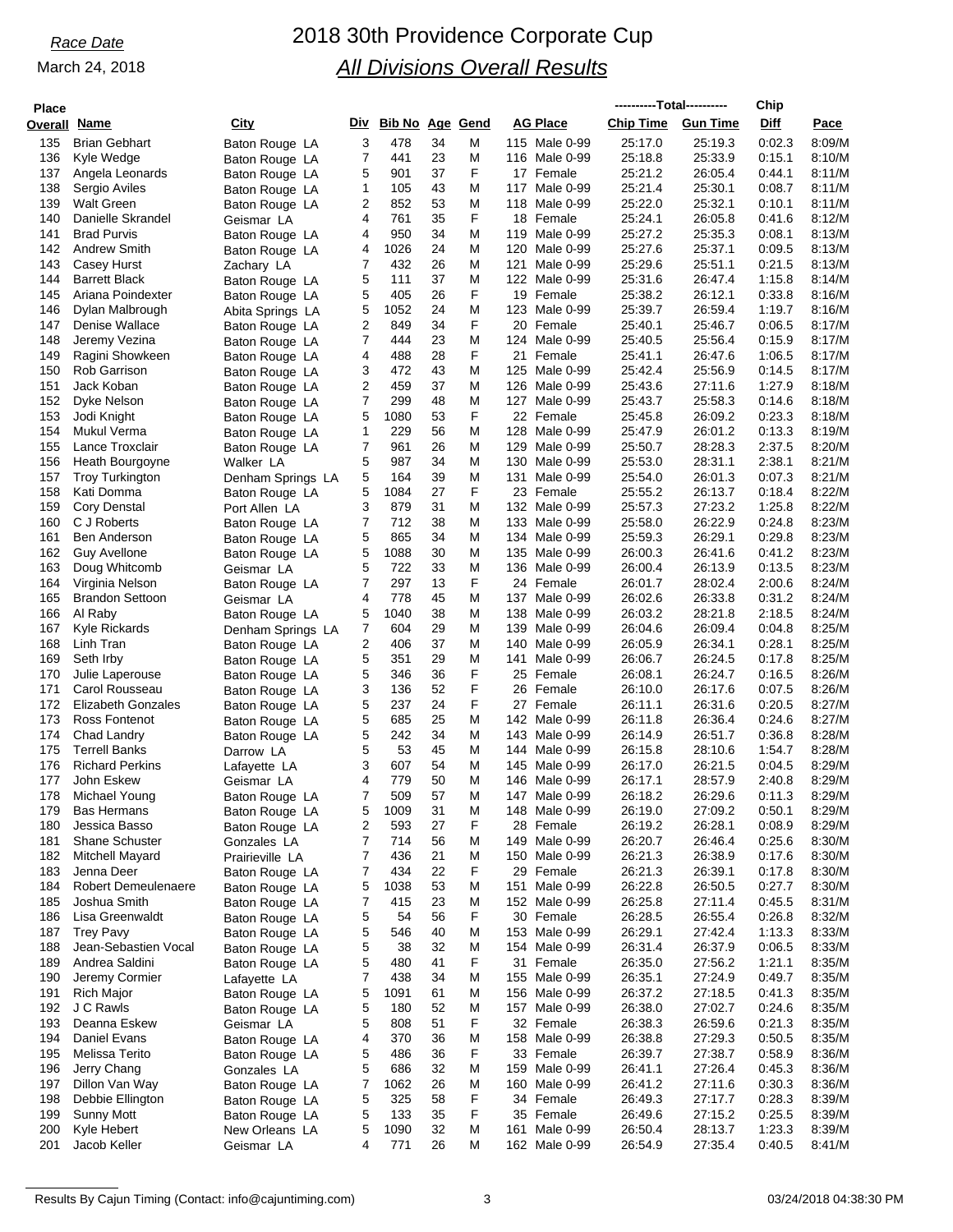| Place        |                            |                       |     |                        |    |        |                 |           | ----------Total---------- |                 | Chip   |        |
|--------------|----------------------------|-----------------------|-----|------------------------|----|--------|-----------------|-----------|---------------------------|-----------------|--------|--------|
| Overall Name |                            | <u>City</u>           | Div | <b>Bib No Age Gend</b> |    |        | <b>AG Place</b> |           | <b>Chip Time</b>          | <b>Gun Time</b> | Diff   | Pace   |
| 202          | Anna Grace Pavy            |                       | 5   | 524                    | 13 | F      | 36 Female       |           | 27:01.8                   | 28:15.5         | 1:13.7 | 8:43/M |
| 203          |                            | Baton Rouge LA        | 5   | 925                    | 28 | M      | 163 Male 0-99   |           | 27:02.5                   | 27:24.9         | 0:22.3 | 8:43/M |
| 204          | Andrew Wagner              | Baton Rouge LA        | 5   | 252                    | 25 | F      | 37 Female       |           | 27:02.9                   | 27:07.5         | 0.04.6 |        |
|              | Stevie Aitken              | Baton Rouge LA        |     |                        |    | F      | 38 Female       |           |                           |                 |        | 8.43/M |
| 205          | Claire McNeil              | Geismar LA            | 4   | 786                    | 26 | F      |                 |           | 27:06.3                   | 27:35.4         | 0:29.1 | 8:45/M |
| 206          | Nicole Kindschuh           | Baton Rouge LA        | 5   | 308                    | 28 |        | 39 Female       |           | 27:06.8                   | 27:40.3         | 0:33.5 | 8:45/M |
| 207          | Lauren Sherman             | Baton Rouge LA        | 1   | 418                    | 30 | F      | Female<br>40    |           | 27:10.2                   | 27:12.6         | 0:02.3 | 8:46/M |
| 208          | Mike Hollier               | Baton Rouge LA        | 2   | 460                    | 36 | M      | 164 Male 0-99   |           | 27:11.2                   | 28:33.8         | 1:22.5 | 8.46/M |
| 209          | Sophie Sumrall             | Baton Rouge LA        | 4   | 428                    | 28 | F      | 41              | Female    | 27:12.5                   | 27:32.2         | 0.19.6 | 8:46/M |
| 210          | Cory Wicker                | Baton Rouge LA        | 5   | 116                    | 34 | M      | 165 Male 0-99   |           | 27:15.0                   | 27:33.7         | 0.18.6 | 8.47/M |
| 211          | Harry Anderson             | Geismar LA            | 4   | 756                    | 58 | M      | 166 Male 0-99   |           | 27:15.0                   | 30:36.7         | 3:21.6 | 8:47/M |
| 212          | Dean Folse                 | Baton Rouge LA        | 4   | 115                    | 47 | M      | 167             | Male 0-99 | 27:16.0                   | 27:34.4         | 0.18.4 | 8:48/M |
| 213          | Tina Blouin                | Gonzales LA           | 5   | 82                     | 37 | F      | 42 Female       |           | 27:17.2                   | 27:37.5         | 0:20.3 | 8:48/M |
| 214          | Jason Riggs                | Baton Rouge LA        | 7   | 430                    | 38 | M      | 168 Male 0-99   |           | 27:17.5                   | 27:38.5         | 0.20.9 | 8:48/M |
| 215          | Mark Lacy                  | Jackson LA            | 5   | 268                    | 51 | M      | 169             | Male 0-99 | 27:19.0                   | 28:03.8         | 0.44.8 | 8:49/M |
| 216          | John Esteve                | Geismar LA            | 4   | 784                    | 52 | M      | 170 Male 0-99   |           | 27:19.7                   | 27:28.7         | 0.08.9 | 8.49/M |
| 217          | Da'John Dickerson          | Baton Rouge LA        | 2   | 272                    | 27 | M      | 171             | Male 0-99 | 27:19.9                   | 27:33.4         | 0:13.5 | 8:49/M |
| 218          | Seth Leblanc               | Port Allen LA         | 3   | 880                    | 33 | м      | 172 Male 0-99   |           | 27:21.5                   | 28:49.2         | 1:27.6 | 8:49/M |
| 219          | <b>Jared Walker</b>        | Prairieville LA       | 5   | 161                    | 40 | M      | 173 Male 0-99   |           | 27:21.6                   | 27:46.4         | 0.24.8 | 8:49/M |
| 220          | <b>Matthew Hudson</b>      | Metairie LA           | 7   | 1034                   | 28 | M      | 174 Male 0-99   |           | 27:22.3                   | 28:24.2         | 1:01.8 | 8:50/M |
| 221          | <b>Troy Metcalfe</b>       | Baton Rouge LA        | 5   | 392                    | 29 | M      | 175 Male 0-99   |           | 27:23.6                   | 27:55.9         | 0:32.2 | 8:50/M |
| 222          | Reagan Teed                | Baton Rouge LA        | 4   | 504                    | 27 | F      | 43 Female       |           | 27:25.4                   | 28:27.1         | 1:01.7 | 8:51/M |
| 223          | Justin Paul                | Baton Rouge LA        | 5   | 347                    | 27 | M      | 176             | Male 0-99 | 27:28.5                   | 27:47.8         | 0:19.3 | 8:52/M |
| 224          | John Chappell              | Geismar LA            | 4   | 780                    | 42 | M      | 177 Male 0-99   |           | 27:29.6                   | 28:10.4         | 0:40.8 | 8:52/M |
| 225          | Cristina Weinnig           | Baton Rouge LA        | 7   | 433                    | 37 | F      | 44 Female       |           | 27:29.9                   | 28:00.8         | 0:30.9 | 8:52/M |
| 226          | Levar Robinson             | Baton Rouge LA        | 5   | 387                    | 40 | M      | 178             | Male 0-99 | 27:31.5                   | 29:05.1         | 1:33.5 | 8:53/M |
| 227          | David Duval                | Ponchatoula LA        | 3   | 608                    | 47 | M      | 179             | Male 0-99 | 27:32.9                   | 27:50.3         | 0:17.4 | 8:53/M |
| 228          | Kelsey Lineburg            | Baton Rouge LA        | 5   | 4                      | 24 | F      | 45 Female       |           | 27:35.8                   | 28:02.6         | 0.26.8 | 8:54/M |
| 229          | Julie Lebeau               | Geismar LA            | 4   | 972                    | 56 | F      | 46 Female       |           | 27:37.3                   | 27:50.9         | 0:13.5 | 8:55/M |
| 230          | Joanne Spencer             | Gonzales LA           | 5   | 1000                   | 42 | F      | 47 Female       |           | 27:37.8                   | 27:50.3         | 0:12.4 | 8:55/M |
| 231          | William Bowman             | St. Francisville LA   | 1   | 264                    | 54 | M      | 180             | Male 0-99 | 27:39.9                   | 28:01.4         | 0:21.5 | 8:55/M |
| 232          | <b>Ryan Neustrom</b>       | Baton Rouge LA        | 2   | 591                    | 36 | M      | 181             | Male 0-99 | 27:40.7                   | 29:25.9         | 1:45.2 | 8:55/M |
| 233          | Will Gorham                | Shreveport LA         | 5   | 506                    | 29 | M      | 182 Male 0-99   |           | 27:44.4                   | 28:45.7         | 1:01.2 | 8:57/M |
| 234          | Jake Hunsinger             | Baton Rouge LA        | 7   | 429                    | 27 | M      | 183 Male 0-99   |           | 27:47.2                   | 28:08.1         | 0.20.9 | 8:58/M |
| 235          | Ladarien Beene             | Baton Rouge LA        | 5   | 41                     | 27 | M      | 184 Male 0-99   |           | 27:48.2                   | 28:16.1         | 0.27.9 | 8:58/M |
| 236          | James Ingram               | Geismar LA            | 4   | 748                    | 60 | M      | 1               | Male 0-99 | 27:49.1                   | 29:02.8         | 1:13.7 | 8:58/M |
| 237          | <b>Michael Charleville</b> | Baton Rouge LA        | 2   | 277                    | 40 | M      | 185 Male 0-99   |           | 27:50.6                   | 29:03.9         | 1:13.3 | 8:59/M |
| 238          | Micah Morgan               |                       | 5   | 1087                   | 39 | M      | 186 Male 0-99   |           | 27:50.6                   | 28:29.3         | 0:38.7 | 8.59/M |
| 239          | Glynn Fo                   | Baton Rouge LA        | 3   | 666                    | 56 | M      | 187             | Male 0-99 | 27:51.3                   | 28:13.7         | 0:22.3 | 8:59/M |
| 240          | Rudy Comeaux               | Baton Rouge LA        | 3   | 1048                   | 32 | M      | 188 Male 0-99   |           | 27:51.6                   | 29:32.2         | 1:40.5 | 8:59/M |
| 241          | Kelli Daniel               | Plaquemine LA         | 5   | 3                      | 34 | F      | 48 Female       |           | 27:57.8                   | 28:09.8         | 0:11.9 | 9:01/M |
|              | Amber Delapasse            | Saint Francisville LA | 3   | 878                    | 37 | F      | 49 Female       |           | 27:58.1                   | 28:06.4         | 0:08.3 | 9:01/M |
| 242          |                            | Port Allen LA         |     |                        |    |        |                 |           |                           |                 |        |        |
| 243          | Brooke Jackson             | Saint Francisville LA | 5   | 19                     | 48 | F<br>M | 50 Female       |           | 28:02.2                   | 28:14.9         | 0:12.7 | 9:03/M |
| 244          | Thomas Aldrich             | Baton Rouge LA        | 4   | 501                    | 49 |        | 189 Male 0-99   |           | 28:05.1                   | 28:48.6         | 0:43.5 | 9:04/M |
| 245          | Wesley Jones               | Baton Rouge LA        | 5   | 1032                   | 39 | Μ      | 190 Male 0-99   |           | 28:06.1                   | 28:23.9         | 0:17.8 | 9:04/M |
| 246          | <b>Kuntal Kotnis</b>       | Baton Rouge LA        | 4   | 520                    | 40 | M      | 191 Male 0-99   |           | 28:10.1                   | 28:24.4         | 0:14.3 | 9:05/M |
| 247          | Jerry Savoy                | Geismar LA            | 4   | 758                    | 59 | M      | 192 Male 0-99   |           | 28:12.1                   | 28:42.9         | 0:30.8 | 9:06/M |
| 248          | Katie Graebener            | Metairie LA           | 4   | 968                    | 38 | F      | 51 Female       |           | 28:14.7                   | 28:33.2         | 0:18.4 | 9:06/M |
| 249          | <b>Blaine Hughes</b>       | Baton Rouge LA        | 5   | 393                    | 24 | M      | 193 Male 0-99   |           | 28:16.1                   | 29:49.6         | 1:33.5 | 9:07/M |
| 250          | Scott Jarreau              | Baton Rouge LA        | 5   | 317                    | 54 | M      | 194 Male 0-99   |           | 28:21.1                   | 28:33.6         | 0:12.4 | 9:09/M |
| 251          | Tan Huynh                  | Prairieville LA       | 7   | 448                    | 31 | M      | 195 Male 0-99   |           | 28:22.2                   | 28:49.7         | 0:27.5 | 9:09/M |
| 252          | Garett Lambert             | Baton Rouge LA        | 5   | 400                    | 24 | M      | 196 Male 0-99   |           | 28:25.8                   | 29:02.9         | 0:37.1 | 9:10/M |
| 253          | <b>Robert Doerr</b>        | Baton Rouge LA        | 7   | 200                    | 50 | M      | 197 Male 0-99   |           | 28:26.7                   | 28:55.7         | 0.28.9 | 9:10/M |
| 254          | Ron Bowen                  | Baton Rouge LA        | 7   | 1029                   | 47 | M      | 198 Male 0-99   |           | 28:27.1                   | 28:46.8         | 0:19.6 | 9:11/M |
| 255          | Joseph Richardson          | Gonzales LA           | 5   | 83                     | 10 | M      | 199 Male 0-99   |           | 28:29.1                   | 28:49.6         | 0:20.5 | 9:11/M |
| 256          | Seth Kaplan                | Baton Rouge LA        | 5   | 248                    | 51 | M      | 200 Male 0-99   |           | 28:29.5                   | 29:05.4         | 0:35.9 | 9:11/M |
| 257          | <b>Brian McCollum</b>      | Baton Rouge LA        | 7   | 644                    | 33 | M      | 201 Male 0-99   |           | 28:32.6                   | 29:07.5         | 0:34.9 | 9:12/M |
| 258          | Glen Achord                | Gonzales LA           | 5   | 204                    | 48 | M      | 202 Male 0-99   |           | 28:34.7                   | 29:11.6         | 0:36.9 | 9:13/M |
| 259          | Scott Anderson             | Baton Rouge LA        | 2   | 590                    | 47 | M      | 203 Male 0-99   |           | 28:36.4                   | 29:06.4         | 0.29.9 | 9:14/M |
| 260          | <b>Tensey Pricer</b>       | Baton Rouge LA        | 3   | 626                    | 45 | M      | 204 Male 0-99   |           | 28:38.2                   | 28:42.4         | 0:04.2 | 9:14/M |
| 261          | <b>Charlie Steele</b>      | Baton Rouge LA        | 5   | 85                     | 65 | M      | 205 Male 0-99   |           | 28:40.6                   | 29:02.4         | 0:21.8 | 9:15/M |
| 262          | <b>Scott Patton</b>        | Baton Rouge LA        | 5   | 240                    | 34 | M      | 206 Male 0-99   |           | 28:45.8                   | 29:19.7         | 0:33.8 | 9:16/M |
| 263          | <b>Richard Wolff</b>       | Baton Rouge LA        | 2   | 560                    | 33 | M      | 207 Male 0-99   |           | 28:46.6                   | 29:38.4         | 0:51.7 | 9:17/M |
| 264          | Chelsea Bourdon            | Baton Rouge LA        | 3   | 469                    | 26 | F      | 52 Female       |           | 28:48.7                   | 30:06.6         | 1:17.8 | 9:17/M |
| 265          | Nick Judice                | Baton Rouge LA        | 3   | 468                    | 35 | M      | 208 Male 0-99   |           | 28:49.6                   | 30:08.4         | 1:18.8 | 9:18/M |
| 266          | <b>Terry Gautreau</b>      | Gonzales LA           | 5   | 484                    | 59 | M      | 209 Male 0-99   |           | 28.50.4                   | 29:23.9         | 0:33.4 | 9:18/M |
| 267          | Steve Leblanc              | Addis LA              | 7   | 440                    | 34 | M      | 210 Male 0-99   |           | 28:52.4                   | 29:42.7         | 0:50.3 | 9:19/M |
| 268          | <b>Kelsey Richey</b>       | Gonzales LA           | 5   | 71                     | 17 | F      | 53 Female       |           | 28:55.3                   | 29:14.8         | 0:19.4 | 9:20/M |
|              |                            |                       |     |                        |    |        |                 |           |                           |                 |        |        |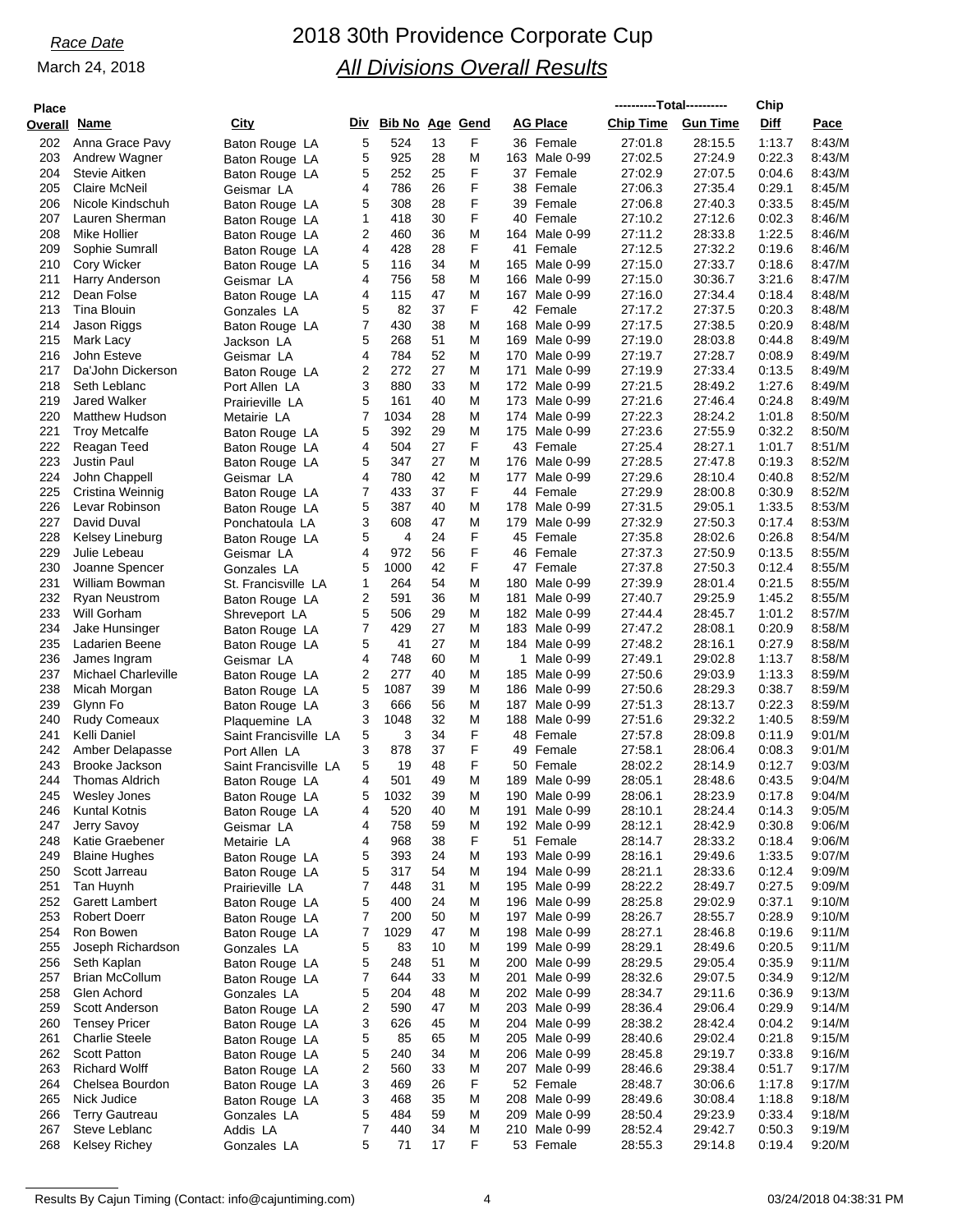# *Race Date* 2018 30th Providence Corporate Cup *All Divisions Overall Results*

| <b>Place</b> |                                            |                                    |        |                        |                    |        |           |                                | ----------Total---------- |                    | Chip             |                    |
|--------------|--------------------------------------------|------------------------------------|--------|------------------------|--------------------|--------|-----------|--------------------------------|---------------------------|--------------------|------------------|--------------------|
| Overall      | <u>Name</u>                                | City                               | Div    | <b>Bib No Age Gend</b> |                    |        |           | <b>AG Place</b>                | <b>Chip Time</b>          | <b>Gun Time</b>    | Diff             | Pace               |
| 269          | Elizabeth Morgan                           | Saint Francisville LA              | 5      | 27                     | 52                 | F      |           | 54 Female                      | 29:00.8                   | 29:12.8            | 0:11.9           | 9:21/M             |
| 270          | <b>Tracy Folse</b>                         | Baton Rouge LA                     | 4      | 113                    | 43                 | F      |           | 55 Female                      | 29:01.1                   | 29:18.5            | 0.17.4           | 9:22/M             |
| 271          | Jessica Wagner                             | Baton Rouge LA                     | 5      | 923                    | 30                 | F      |           | 56 Female                      | 29:10.4                   | 29:31.7            | 0:21.3           | 9:25/M             |
| 272<br>273   | Dustin Reid<br><b>Chrissy Norred</b>       | Livingston LA                      | 2<br>4 | 338<br>1023            | 30<br>38           | M<br>F | 211<br>57 | Male 0-99<br>Female            | 29:12.4<br>29:13.5        | 30:39.8<br>29:39.8 | 1:27.3<br>0:26.2 | 9:25/M<br>9:25/M   |
| 274          | <b>Kelley Lambert</b>                      | Albany LA<br>Geismar LA            | 4      | 754                    | 52                 | F      |           | 58 Female                      | 29:14.1                   | 30:28.1            | 1:13.9           | 9:26/M             |
| 275          | Kate Buogo                                 | Baton Rouge LA                     | 3      | 474                    | 44                 | F      |           | 59 Female                      | 29:14.6                   | 29:41.1            | 0:26.4           | 9:26/M             |
| 276          | Lindsey Deason                             | Baton Rouge LA                     | 7      | 645                    | 25                 | F      | 60        | Female                         | 29:16.8                   | 29:45.5            | 0:28.7           | 9:26/M             |
| 277          | Mary Elizabeth Ingram                      | Baton Rouge LA                     | 3      | 609                    | 27                 | F      |           | 61 Female                      | 29:17.2                   | 29:45.9            | 0:28.7           | 9:27/M             |
| 278          | Geoff Wilson                               | Baton Rouge LA                     | 5      | 1021                   | 36                 | M      |           | 212 Male 0-99                  | 29:19.1                   | 31:00.4            | 1:41.3           | 9:27/M             |
| 279<br>280   | Ryan Deville<br>Michelle Walker            | Hammond LA<br>Prairieville LA      | 5<br>5 | 485<br>162             | 51<br>40           | M<br>F |           | 213 Male 0-99<br>62 Female     | 29:20.2<br>29:21.8        | 30:07.8<br>29:47.3 | 0:47.5<br>0:25.5 | 9:28/M<br>9:28/M   |
| 281          | <b>Chris Markerson</b>                     | Geismar LA                         | 2      | 320                    | 54                 | M      |           | 214 Male 0-99                  | 29:22.7                   | 30:49.3            | 1:26.6           | 9:28/M             |
| 282          | Sai Eddanapudi                             | Baton Rouge LA                     | 5      | 104                    | 40                 | M      |           | 215 Male 0-99                  | 29:24.0                   | 30:12.3            | 0:48.3           | 9:29/M             |
| 283          | Sydnee Menou                               | Baton Rouge LA                     | 2      | 559                    | 28                 | F      |           | 63 Female                      | 29:26.4                   | 30:13.7            | 0:47.3           | 9:30/M             |
| 284          | Adam Fontenot                              | Baton Rouge LA                     | 5      | 358                    | 28                 | M      |           | 216 Male 0-99                  | 29:26.6                   | 29:45.9            | 0:19.3           | 9:30/M             |
| 285<br>286   | Olivia Dieltjens<br><b>Maaike Beullens</b> | Prairieville LA                    | 5<br>5 | 214<br>213             | $\mathbf{1}$<br>30 | F<br>F |           | 64 Female<br>65 Female         | 29:31.6<br>29:32.0        | 30:43.4<br>30:42.7 | 1:11.7<br>1:10.6 | 9.31/M<br>9:32/M   |
| 287          | Joeri Dieltjens                            | Prairieville LA<br>Prairieville LA | 5      | 212                    | 34                 | M      | 217       | Male 0-99                      | 29:32.9                   | 30:43.2            | 1:10.2           | 9:32/M             |
| 288          | <b>Terry Landry</b>                        | Baton Rouge LA                     | 4      | 114                    | 39                 | M      |           | 218 Male 0-99                  | 29:35.7                   | 30:59.1            | 1:23.3           | 9:33/M             |
| 289          | <b>Ellie Nelson</b>                        | Baton Rouge LA                     | 7      | 298                    | 13                 | F      |           | 66 Female                      | 29:37.1                   | 31:37.4            | 2:00.3           | 9:33/M             |
| 290          | Jordan Bringedahl                          | Jackson LA                         | 5      | 270                    | 19                 | F      |           | 67 Female                      | 29:38.9                   | 30:59.5            | 1:20.5           | 9:34/M             |
| 291          | Paul Hollis                                | Baton Rouge LA                     | 5      | 914                    | 52                 | M      | 219       | Male 0-99                      | 29:40.3                   | 30:38.2            | 0:57.8           | 9:34/M             |
| 292<br>293   | <b>Bart Lambert</b><br>Jolie Daigle        | Geismar LA                         | 4<br>5 | 752<br>155             | 55<br>13           | M<br>F | 220       | Male 0-99<br>68 Female         | 29:47.1<br>29:49.1        | 33:07.9<br>30:07.4 | 3:20.8<br>0:18.3 | 9:36/M<br>9:37/M   |
| 294          | John Elmore                                | Gonzales LA<br>Baton Rouge LA      | 4      | 974                    | 31                 | M      | 221       | Male 0-99                      | 29:49.2                   | 31:39.6            | 1:50.4           | 9:37/M             |
| 295          | Emily Jackson                              | Geismar LA                         | 4      | 777                    | 25                 | F      |           | 69 Female                      | 29:52.6                   | 31:06.9            | 1:14.3           | 9:38/M             |
| 296          | Nickolas Bedford                           | Baton Rouge LA                     | 5      | 226                    | 33                 | M      |           | 222 Male 0-99                  | 29:54.3                   | 30:33.9            | 0:39.5           | 9:39/M             |
| 297          | <b>Chuck Barber</b>                        | Baton Rouge LA                     | 4      | 260                    | 56                 | M      | 223       | Male 0-99                      | 30:01.5                   | 30:51.4            | 0:49.9           | 9:41/M             |
| 298          | Pam Steinsiek                              | Saint Francisville LA              | 5      | 26                     | 56                 | F      |           | 70 Female                      | 30:02.1                   | 30:14.3            | 0:12.2           | 9:41/M             |
| 299<br>300   | <b>Teddy Twigg</b><br>Eric Marx            | Prairieville LA                    | 5<br>2 | 48<br>461              | 52<br>40           | M<br>M |           | 224 Male 0-99<br>225 Male 0-99 | 30:03.7<br>30:05.3        | 30:48.9<br>31:23.2 | 0:45.1<br>1:17.8 | 9:42/M<br>9:42/M   |
| 301          | Wein Zhang                                 | Baton Rouge LA<br>Baton Rouge LA   | 5      | 554                    | 48                 | M      |           | 226 Male 0-99                  | 30:09.5                   | 30:23.1            | 0:13.5           | 9:44/M             |
| 302          | Jordan Melara                              | Baton Rouge LA                     | 5      | 256                    | 15                 | M      | 227       | Male 0-99                      | 30:09.8                   | 31:46.4            | 1:36.6           | 9:44/M             |
| 303          | <b>Robert Broussard</b>                    | Zachary LA                         | 3      | 1045                   | 35                 | M      |           | 228 Male 0-99                  | 30:10.6                   | 30:34.9            | 0:24.3           | 9:44/M             |
| 304          | Amie Holloway                              | Grosse Tete LA                     | 3      | 877                    | 27                 | F      |           | 71 Female                      | 30:10.8                   | 30:19.6            | 0:08.7           | 9:44/M             |
| 305          | Paula Hill                                 | Prairieville LA                    | 5      | 704                    | 49                 | F      |           | 72 Female                      | 30:11.5                   | 30:44.8            | 0.33.3           | 9:44/M             |
| 306<br>307   | David Simmons<br>Mark Weeks                | Baton Rouge LA                     | 3<br>5 | 464<br>122             | 50<br>49           | M<br>M | 229       | Male 0-99<br>230 Male 0-99     | 30:14.5<br>30:15.9        | 31:32.8<br>32:11.7 | 1:18.3<br>1:55.7 | 9:45/M<br>9:45/M   |
| 308          | Liesbet MacHielsen                         | Baton Rouge LA<br>Neerpelt LA      | 5      | 1010                   | 57                 | F      |           | 73 Female                      | 30:16.2                   | 31:00.2            | 0:43.9           | 9:46/M             |
| 309          | <b>Brydrin Davis</b>                       | Baton Rouge LA                     | 7      | 235                    | 21                 | M      |           | 231 Male 0-99                  | 30:17.2                   | 30:40.8            | 0.23.5           | 9:46/M             |
| 310          | Carmen Ezell                               | Gonzales LA                        | 2      | 411                    | 32                 | F      |           | 74 Female                      | 30:17.8                   | 31:32.3            | 1:14.5           | 9:46/M             |
| 311          | <b>Brian Riddle</b>                        | Baton Rouge LA                     | 5      | 812                    | 38                 | M      |           | 232 Male 0-99                  | 30:21.7                   | 30:59.9            | 0:38.1           | 9:47/M             |
| 312          | David Savario                              | Baton Rouge LA                     | 5      | 301                    | 50                 | M      |           | 233 Male 0-99                  | 30:23.2                   | 31:03.7            | 0:40.5           | 9:48/M             |
| 313<br>314   | Keith J Horcasitas<br>Unknown Partic. 1099 | Baton Rouge LA                     | 5<br>1 | 93<br>1099             | 59                 | M<br>M |           | 234 Male 0-99<br>235 Male 0-99 | 30:23.8<br>30:24.9        | 30:27.2<br>32:05.7 | 0:03.4<br>1:40.7 | 9:48/M<br>9:48/M   |
| 315          | Lisa Moore                                 | Baton Rouge LA                     | 4      | 261                    | 31                 | F      |           | 75 Female                      | 30:26.4                   | 31:26.4            | 0:59.9           | 9:49/M             |
| 316          | Trakasha Paul                              | Baton Rouge LA                     | 5      | 30                     | 27                 | F      |           | 76 Female                      | 30:27.6                   | 30:46.2            | 0:18.5           | 9:49/M             |
| 317          | Edna Parrino                               | Baton Rouge LA                     | 2      | 410                    | 36                 | F      |           | 77 Female                      | 30:27.7                   | 31:40.4            | 1:12.7           | 9:49/M             |
| 318          | Laurie Twigg                               | Prairieville LA                    | 5      | 47                     | 60                 | F      |           | 78 Female                      | 30:30.3                   | 31:13.9            | 0:43.5           | 9:50/M             |
| 319<br>320   | <b>Garrett Miles</b><br>Lori Johnson       | Baton Rouge LA                     | 5<br>5 | 356                    | 25<br>48           | M<br>F |           | 236 Male 0-99<br>79 Female     | 30:31.1<br>30:37.2        | 30:45.8<br>31:37.8 | 0.14.7<br>1:00.5 | 9:51/M<br>9:53/M   |
| 321          | Daryl Berthelot                            | Prairieville LA<br>Prairieville LA | 5      | 101<br>60              | 61                 | M      |           | 237 Male 0-99                  | 30:37.3                   | 31:29.3            | 0:51.9           | 9:53/M             |
| 322          | Rocio Rivera                               | Baton Rouge LA                     | 5      | 533                    | 46                 | F      |           | 80 Female                      | 30:38.7                   | 31:21.2            | 0:42.5           | 9.53/M             |
| 323          | <b>Rachel Stewart</b>                      | Baton Rouge LA                     | 5      | 483                    | 33                 | F      |           | 81 Female                      | 30:41.6                   | 31:30.1            | 0:48.5           | 9:54/M             |
| 324          | Chad Lavergne                              | Pride LA                           | 3      | 874                    | 31                 | M      |           | 238 Male 0-99                  | 30:42.3                   | 31:29.5            | 0:47.2           | 9:54/M             |
| 325          | Johnny Settoon                             | Addis LA                           | 5      | 166                    | 64                 | M      |           | 239 Male 0-99                  | 30:50.0                   | 31:05.3            | 0:15.3           | 9:57/M             |
| 326          | Anand Zanwar                               | Prairieville LA                    | 5      | 548                    | 31                 | M      |           | 240 Male 0-99                  | 30:51.8                   | 31:08.2            | 0:16.3           | 9:57/M             |
| 327<br>328   | Elizabeth McCollister<br>Cindy Hollis      | Baton Rouge LA<br>Baton Rouge LA   | 5<br>5 | 1089<br>915            | 35<br>47           | F<br>F |           | 82 Female<br>83 Female         | 30:53.9<br>30:54.3        | 32:17.2<br>31:50.6 | 1:23.2<br>0:56.2 | 9:58/M<br>9:58/M   |
| 329          | Greg Sepeda                                | Baton Rouge LA                     | 7      | 1014                   | 49                 | M      | 241       | Male 0-99                      | 30:57.7                   | 32:41.2            | 1:43.5           | 9:59/M             |
| 330          | Jenny Pearce                               | Baton Rouge LA                     | 3      | 466                    | 28                 | F      |           | 84 Female                      | 30:57.8                   | 32:15.4            | 1:17.5           | 9:59/M             |
| 331          | Eddie Acosta                               | Baton Rouge LA                     | 3      | 871                    | 48                 | M      |           | 242 Male 0-99                  | 30:59.1                   | 31:44.9            | 0.45.7           | 10:00/M            |
| 332          | Reggie Abraham                             | Baton Rouge LA                     | 4      | 373                    | 46                 | M      |           | 243 Male 0-99                  | 31:01.5                   | 31:41.1            | 0:39.5           | 10:00/M            |
| 333<br>334   | <b>Philip Dupree</b><br>Darius Williams    | Baton Rouge LA                     | 3<br>4 | 476<br>969             | 36<br>45           | M<br>M |           | 244 Male 0-99<br>245 Male 0-99 | 31:03.5                   | 32:17.8            | 1:14.3<br>0.42.8 | 10:01/M<br>10:01/M |
| 335          | Gary Ellington                             | Geismar LA<br>Baton Rouge LA       | 5      | 324                    | 61                 | M      |           | 246 Male 0-99                  | 31:03.5<br>31:03.8        | 31:46.4<br>32:52.6 | 1:48.7           | 10:01/M            |
|              |                                            |                                    |        |                        |                    |        |           |                                |                           |                    |                  |                    |

Results By Cajun Timing (Contact: info@cajuntiming.com) 6 03/24/2018 04:38:32 PM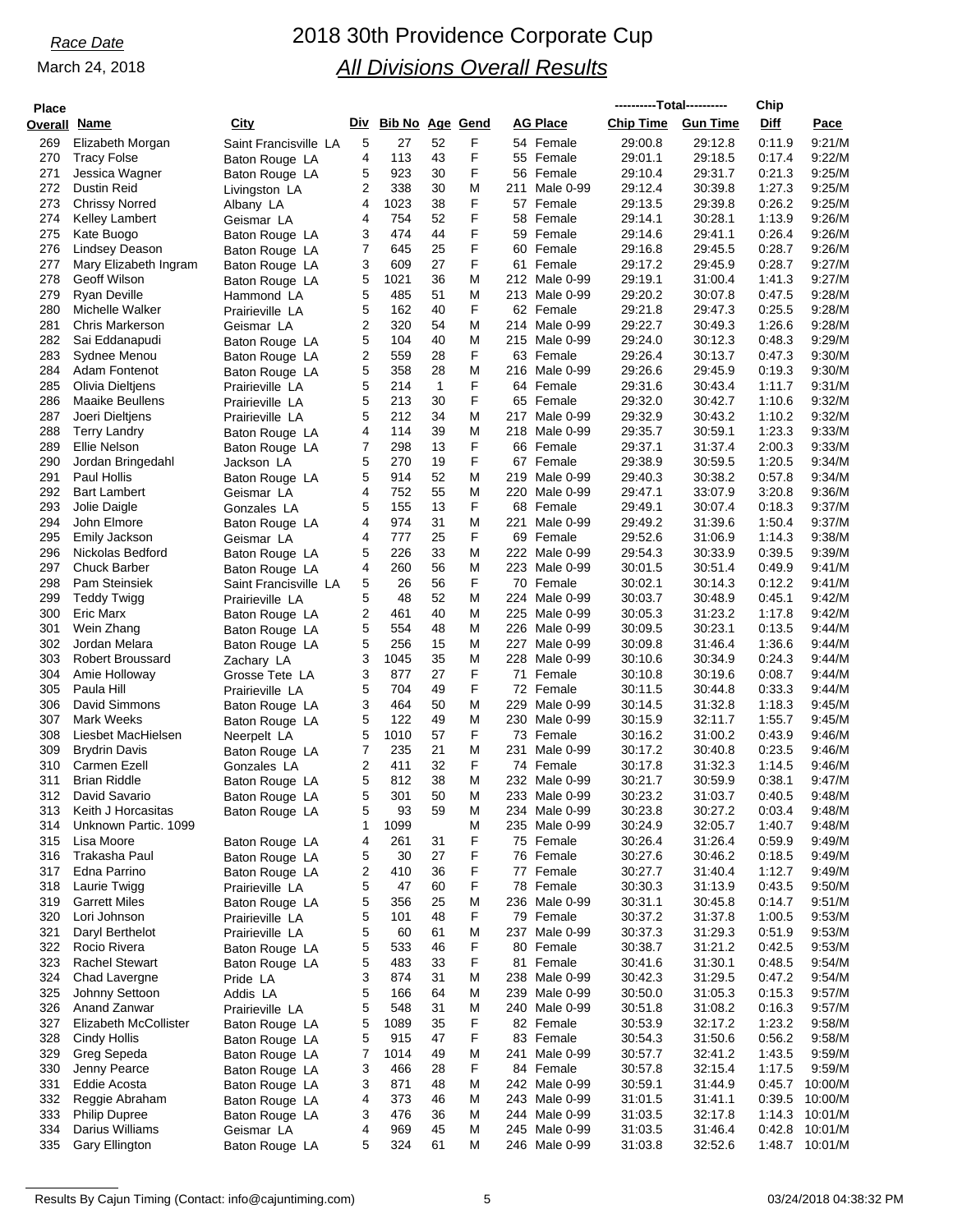| <b>Place</b> |                                                  |                                  |        |                        |          |        |                                   | ----------Total---------- |                    | Chip             |                    |
|--------------|--------------------------------------------------|----------------------------------|--------|------------------------|----------|--------|-----------------------------------|---------------------------|--------------------|------------------|--------------------|
| Overall      | <u>Name</u>                                      | City                             | Div    | <b>Bib No Age Gend</b> |          |        | <b>AG Place</b>                   | <b>Chip Time</b>          | <b>Gun Time</b>    | Diff             | Pace               |
| 336          | Julie Moak                                       | Baton Rouge LA                   | 7      | 1056                   | 27       | F      | 85 Female                         | 31:07.1                   | 31:31.9            | 0:24.8           | 10:02/M            |
| 337          | Patricia Calfee                                  | Baton Rouge LA                   | 1      | 227                    | 36       | F      | 86 Female                         | 31:08.5                   | 31:21.2            | 0:12.6           | 10:03/M            |
| 338          | Laura Naden                                      | Gonzales LA                      | 2      | 407                    | 50       | F      | 87 Female                         | 31:10.4                   | 32:24.7            | 1:14.3           | 10:03/M            |
| 339          | Kim Thickman                                     | Baton Rouge LA                   | 3      | 135                    | 43       | F      | 88 Female                         | 31:12.2                   | 31:20.2            | 0:07.9           | 10:04/M            |
| 340<br>341   | <b>Theresa Panger</b><br><b>Brandon Brewster</b> | Geismar LA                       | 4<br>4 | 782<br>380             | 53<br>28 | F<br>M | 89<br>Female<br>247<br>Male 0-99  | 31:16.7<br>31:29.4        | 32:19.4<br>33:05.8 | 1:02.7<br>1:36.3 | 10:05/M<br>10:09/M |
| 342          | Aaron Amedee                                     | Baton Rouge LA<br>Baton Rouge LA | 5      | 69                     | 38       | M      | 248<br>Male 0-99                  | 31:32.6                   | 33:01.8            | 1:29.2           | 10:10/M            |
| 343          | Meagan Taylor                                    | Baton Rouge LA                   | 5      | 389                    | 28       | F      | 90 Female                         | 31:32.9                   | 32:15.4            | 0:42.5           | 10:10/M            |
| 344          | Deepanshu Jouhari                                | Baton Rouge LA                   | 7      | 1028                   | 39       | M      | 249<br>Male 0-99                  | 31:38.0                   | 32:31.5            | 0.53.4           | 10:12/M            |
| 345          | Caroline Neyland                                 | Geismar LA                       | 4      | 753                    | 52       | F      | 91<br>Female                      | 31:41.8                   | 32:52.6            | 1:10.8           | 10:13/M            |
| 346          | Jared Young                                      | Baton Rouge LA                   | 5      | 845                    | 25       | M      | 250<br>Male 0-99                  | 31:44.5                   | 32:46.9            | 1:02.4           | 10:14/M            |
| 347          | <b>Richard Lamparter</b>                         | Knoxville TN                     | 5      | 68                     | 66       | M      | 251<br>Male 0-99                  | 31:45.0                   | 32:25.4            | 0:40.3           | 10:15/M            |
| 348          | Sara Young                                       | Baton Rouge LA                   | 5      | 846                    | 25       | F      | 92 Female                         | 31:45.1                   | 32:48.4            | 1:03.2           | 10:15/M            |
| 349<br>350   | Tawnya Richardson<br><b>Justin Smith</b>         | Gonzales LA                      | 5<br>5 | 84<br>724              | 37<br>34 | F<br>M | 93 Female<br>252 Male 0-99        | 31:47.2<br>31:51.9        | 32:07.9<br>33:23.7 | 0:20.7<br>1:31.8 | 10:15/M<br>10:16/M |
| 351          | Patrick Holden                                   | Geismar LA<br>Baton Rouge LA     | 5      | 900                    | 22       | M      | 253<br>Male 0-99                  | 31:56.4                   | 32:44.9            | 0:48.5           | 10:18/M            |
| 352          | Mandy West                                       | Geismar LA                       | 4      | 769                    | 56       | F      | 94 Female                         | 32:00.5                   | 33:22.3            | 1:21.8           | 10:19/M            |
| 353          | <b>Randy Gautreaux</b>                           | Napoleonville LA                 | 7      | 964                    | 48       | M      | 254 Male 0-99                     | 32:04.4                   | 32:50.2            | 0:45.7           | 10:21/M            |
| 354          | Oscar Narvaez                                    | Baton Rouge LA                   | 2      | 271                    | 28       | M      | 255<br>Male 0-99                  | 32:04.6                   | 32:30.9            | 0:26.2           | 10:21/M            |
| 355          | David Beckwith                                   | Gonzales LA                      | 5      | 177                    | 55       | M      | 256<br>Male 0-99                  | 32:05.6                   | 33:10.9            | 1:05.3           | 10:21/M            |
| 356          | Bryon Hume                                       | Baton Rouge LA                   | 1      | 1054                   | 56       | M      | 257<br>Male 0-99                  | 32:12.0                   | 32:46.7            | 0:34.6           | 10:23/M            |
| 357          | <b>Trey East</b>                                 | Baton Rouge LA                   | 5      | 1050                   | 33       | M      | 258 Male 0-99                     | 32:14.6                   | 33:38.1            | 1:23.5           | 10:24/M            |
| 358<br>359   | Jessica Sevario<br>Abigail Ironrope              | Baton Rouge LA                   | 2<br>5 | 274<br>306             | 27<br>35 | F<br>F | 95 Female<br>Female<br>96         | 32:18.6<br>32:19.6        | 32:31.3<br>33:19.3 | 0:12.7<br>0:59.6 | 10:25/M<br>10:25/M |
| 360          | Kenneth Johnson                                  | Baton Rouge LA<br>Springfield LA | 7      | 713                    | 56       | M      | 259<br>Male 0-99                  | 32:23.6                   | 33:00.9            | 0:37.3           | 10:27/M            |
| 361          | <b>Phillip Lafarque</b>                          | Baton Rouge LA                   | 5      | 339                    | 39       | M      | 260 Male 0-99                     | 32:23.8                   | 32:39.6            | 0:15.7           | 10:27/M            |
| 362          | Dara Lancaster                                   | Vacherie LA                      | 3      | 710                    | 37       | F      | 97 Female                         | 32:23.9                   | 33:00.4            | 0:36.5           | 10:27/M            |
| 363          | Derrik, Holden                                   | Baton Rouge LA                   | 5      | 899                    | 52       | M      | 261<br>Male 0-99                  | 32:26.9                   | 33:14.2            | 0:47.2           | 10:28/M            |
| 364          | Jaci Bourgeois                                   | Baton Rouge LA                   | 3      | 477                    | 25       | F      | 98<br>Female                      | 32:28.1                   | 33:47.9            | 1:19.7           | 10:28/M            |
| 365          | Erin Hollis                                      | Baton Rouge LA                   | 5      | 916                    | 13       | F      | 99 Female                         | 32:28.8                   | 33:26.6            | 0.57.8           | 10:28/M            |
| 366          | Everett Baudean                                  | Baton Rouge LA                   | 5<br>5 | 922                    | 31       | M<br>F | 262 Male 0-99                     | 32:29.8                   | 34:38.2            | 2:08.4           | 10:29/M            |
| 367<br>368   | Kerrie Richmond<br>Evelyn Richmond               | Baton Rouge LA<br>Baton Rouge LA | 5      | 259<br>581             | 38<br>8  | F      | 100<br>Female<br>101<br>Female    | 32:31.2<br>32:31.8        | 33:36.5<br>33:36.7 | 1:05.3<br>1:04.8 | 10:29/M<br>10:29/M |
| 369          | Kenneth Oubre                                    | Darrow LA                        | 5      | 23                     | 59       | M      | 263<br>Male 0-99                  | 32:36.4                   | 33:24.9            | 0:48.5           | 10:31/M            |
| 370          | <b>Belinda Oubre</b>                             | Darrow LA                        | 5      | 24                     | 55       | F      | 102 Female                        | 32:36.9                   | 33.24.6            | 0:47.6           | 10:31/M            |
| 371          | Ray Lapeyrouse                                   | Baton Rouge LA                   | 3      | 470                    | 47       | M      | 264 Male 0-99                     | 32:37.0                   | 33:48.7            | 1:11.7           | 10:31/M            |
| 372          | Steven Rytting                                   | Baton Rouge LA                   | 5      | 955                    | 29       | M      | 265<br>Male 0-99                  | 32:39.3                   | 33:05.6            | 0:26.3           | 10:32/M            |
| 373          | Angela Zeringue                                  | Baton Rouge LA                   | 5      | 404                    | 51       | F      | 103 Female                        | 32:42.6                   | 33:22.2            | 0:39.5           | 10:33/M            |
| 374          | Ryan Neal                                        | Baton Rouge LA                   | 5      | 396                    | 23       | M      | 266 Male 0-99                     | 32:46.5                   | 33:28.2            | 0:41.7           | 10:34/M            |
| 375<br>376   | Kevin Calhoun<br><b>Richard Holder</b>           | Baton Rouge LA                   | 5<br>5 | 936<br>735             | 45<br>44 | M<br>M | 267<br>Male 0-99<br>268 Male 0-99 | 32:47.0<br>32:51.9        | 33:46.2<br>35:20.5 | 0:59.1<br>2:28.6 | 10:35/M<br>10:36/M |
| 377          | Mark Neyland                                     | Geismar LA<br>Geismar LA         | 4      | 755                    | 54       | M      | 269<br>Male 0-99                  | 32:56.1                   | 34:05.3            | 1:09.2           | 10:37/M            |
| 378          | Jordan Daigle                                    | Gonzales LA                      | 5      | 156                    | 10       | F      | 104 Female                        | 32:57.6                   | 34:22.7            | 1:25.1           | 10:38/M            |
| 379          | Greila Mendez                                    | Baton Rouge LA                   | 5      | 403                    | 26       | F      | 105 Female                        | 33:00.0                   | 33:38.9            | 0.38.9           | 10:39/M            |
| 380          | <b>Kelsey Harris</b>                             | Baton Rouge LA                   | 5      | 401                    | 23       | F      | 106 Female                        | 33:01.0                   | 33:38.7            | 0:37.7           | 10:39/M            |
| 381          | Claude Blanchard                                 | Baton Rouge LA                   | 5      | 55                     | 56       | M      | 270 Male 0-99                     | 33:01.1                   | 33:09.9            | 0:08.7           | 10:39/M            |
| 382          | Philip Leblanc                                   | Prairieville LA                  | 5      | 1037                   | 55       | M      | 271<br>Male 0-99                  | 33:01.9                   | 34:04.1            | 1:02.2           | 10:39/M            |
| 383          | Tami St. Germain                                 | Arnaudville LA                   | 4      | 941                    | 55       | F      | 107 Female                        | 33:03.1                   | 34:20.6            | 1:17.4           | 10:40/M            |
| 384<br>385   | Jeannine Landers<br>Heidi Williams               | Baton Rouge LA                   | 2<br>2 | 273<br>583             | 41<br>38 | F<br>F | 108 Female<br>109 Female          | 33:12.7<br>33:15.8        | 33.39.4<br>34:40.5 | 0.26.6<br>1:24.6 | 10:43/M<br>10:44/M |
| 386          | <b>Tommy Williams</b>                            | Baton Rouge LA<br>Baton Rouge LA | 2      | 582                    | 38       | M      | 272 Male 0-99                     | 33:16.1                   | 34:40.7            | 1:24.5           | 10:44/M            |
| 387          | <b>Brad Pevey</b>                                | Baton Rouge LA                   | 5      | 21                     | 33       | M      | 273 Male 0-99                     | 33:16.3                   | 36:06.6            |                  | 2:50.2 10:44/M     |
| 388          | <b>Mridul Desai</b>                              | Baton Rouge LA                   | 5      | 552                    | 44       | M      | 274 Male 0-99                     | 33:16.5                   | 33.22.4            | 0:05.8           | 10:44/M            |
| 389          | Searra Panger                                    | Geismar LA                       | 4      | 759                    | 22       | F      | 110 Female                        | 33:17.0                   | 34:18.8            | 1:01.8           | 10:44/M            |
| 390          | Katherine Pevey                                  | Baton Rouge LA                   | 5      | 20                     | 30       | F      | 111 Female                        | 33:17.1                   | 36:06.6            | 2:49.4           | 10:44/M            |
| 391          | <b>Belinda Smith</b>                             | Jackson LA                       | 1      | 266                    | 47       | F      | 112 Female                        | 33:17.2                   | 33.39.4            | 0:22.1           | 10:44/M            |
| 392          | Kevin Rodriguez                                  | Baton Rouge LA                   | 5      | 394                    | 53       | M      | 275 Male 0-99                     | 33:20.1                   | 35:22.4            |                  | 2:02.2 10:45/M     |
| 393<br>394   | Shane Robertson<br>Chelsea East                  | Baton Rouge LA                   | 7<br>5 | 447<br>1051            | 30<br>34 | M<br>F | 276 Male 0-99<br>113 Female       | 33:21.1<br>33.23.5        | 34:11.7<br>34:36.2 | 0:50.5<br>1:12.7 | 10:45/M<br>10:46/M |
| 395          | <b>Travis Ortego</b>                             | Baton Rouge LA<br>Saint Amant LA | 4      | 966                    | 36       | M      | 277 Male 0-99                     | 33:25.1                   | 34:13.4            | 0:48.3           | 10:47/M            |
| 396          | <b>Colleen Perkins</b>                           | Lafayette LA                     | 5      | 661                    | 52       | F      | 114 Female                        | 33.34.4                   | 34:41.3            | 1:06.9           | 10:50/M            |
| 397          | Alex Morrow                                      | Geismar LA                       | 4      | 800                    | 26       | M      | 278 Male 0-99                     | 33:38.3                   | 34:54.1            | 1:15.8           | 10:51/M            |
| 398          | <b>Rachel Morrow</b>                             | Geismar LA                       | 4      | 745                    | 26       | F      | 115 Female                        | 33:38.8                   | 34:54.1            | 1:15.3           | 10:51/M            |
| 399          | Michael Engle                                    | Baton Rouge LA                   | 4      | 532                    | 62       | M      | 279 Male 0-99                     | 33.39.9                   | 34:15.7            | 0:35.8           | 10:51/M            |
| 400          | <b>Courtney Stevenson</b>                        | Geismar LA                       | 4      | 762                    | 24       | F      | 116 Female                        | 33.40.4                   | 34:23.1            |                  | 0:42.7 10:52/M     |
| 401          | Chase Rayburn                                    | Geismar LA                       | 4<br>5 | 760<br>689             | 28<br>24 | M<br>M | 280 Male 0-99                     | 33:40.9                   | 34.23.7<br>34:13.4 | 0:42.7<br>0:32.2 | 10:52/M<br>10:52/M |
| 402          | Zachary Hill                                     | Prairieville LA                  |        |                        |          |        | 281<br>Male 0-99                  | 33:41.2                   |                    |                  |                    |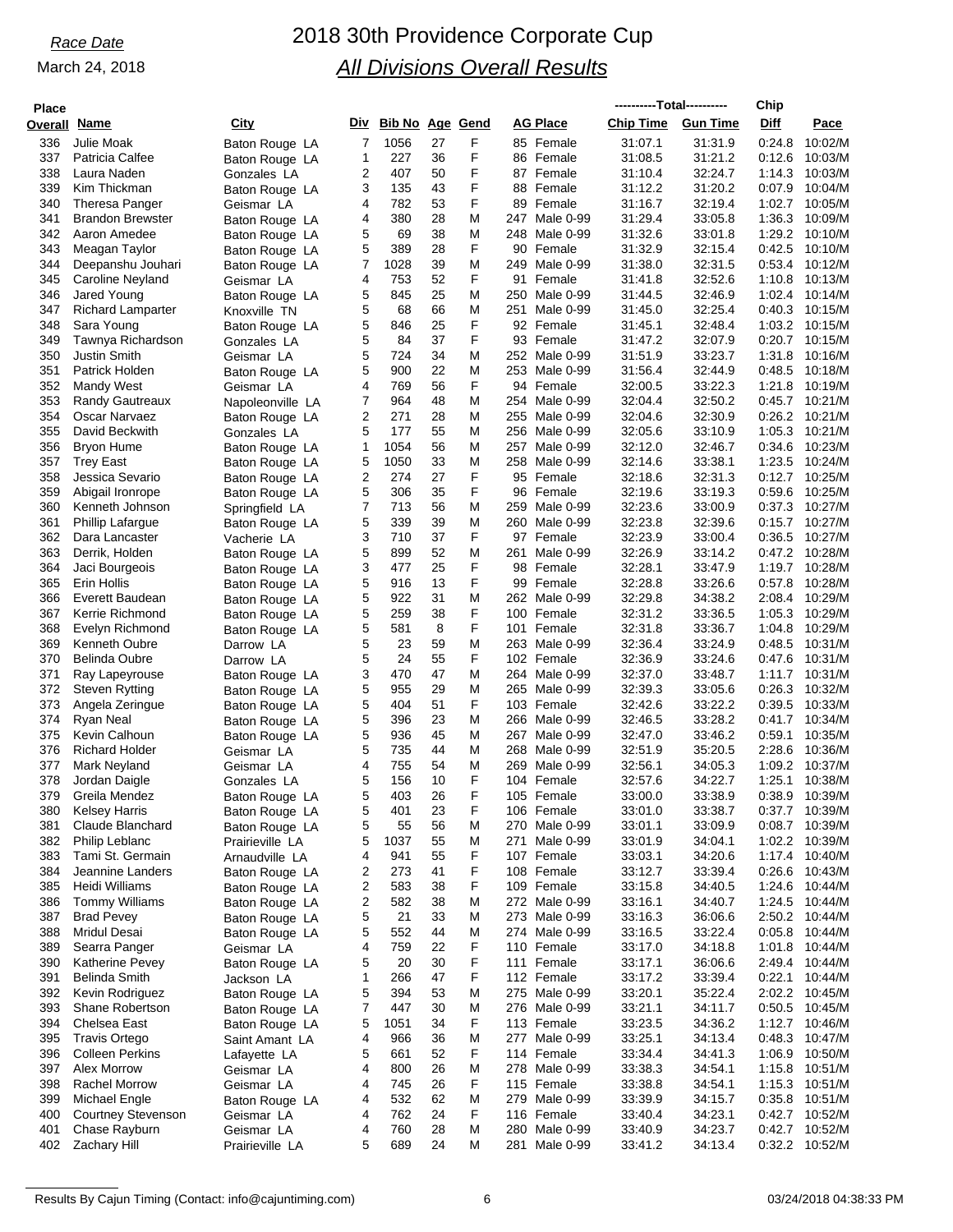## *Race Date* 2018 30th Providence Corporate Cup *All Divisions Overall Results*

| <b>Place</b> |                                 |                                         |        |                     |          |        |                          | ----------Total---------- |                    | Chip             |                    |
|--------------|---------------------------------|-----------------------------------------|--------|---------------------|----------|--------|--------------------------|---------------------------|--------------------|------------------|--------------------|
| Overall Name |                                 | <u>City</u>                             |        | Div Bib No Age Gend |          |        | <b>AG Place</b>          | <b>Chip Time</b>          | <b>Gun Time</b>    | Diff             | Pace               |
| 403          | Aaroh Desai                     | Baton Rouge LA                          | 5      | 551                 | 13       | M      | 282 Male 0-99            | 33:42.6                   | 33:48.5            | 0:05.9           | 10:52/M            |
| 404          | Michela McDermond               | Baton Rouge LA                          | 4      | 496                 | 28       | F      | 117 Female               | 33:43.9                   | 34:35.6            | 0:51.7           | 10:53/M            |
| 405          | <b>Myron Harris</b>             | Baton Rouge LA                          | 2      | 594                 | 31       | M      | 283 Male 0-99            | 33:45.6                   | 35:30.4            | 1:44.8           | 10:53/M            |
| 406          | <b>Symphony Malveaux</b>        | Baton Rouge LA                          | 7      | 236                 | 24       | F      | 118 Female               | 33:47.5                   | 34:07.2            | 0:19.6           | 10:54/M            |
| 407          | <b>Brady Whitton</b>            | Baton Rouge LA                          | 2      | 423                 | 47       | M      | 284 Male 0-99            | 33:50.9                   | 35:16.4            | 1:25.5           | 10:55/M            |
| 408          | <b>Britt Gentile</b>            | Baton Rouge LA                          | 5      | 344                 | 29       | F      | 119 Female               | 33:52.7                   | 34:07.4            | 0:14.7           | 10:55/M            |
| 409          | Jiaqi Zhang                     | Baton Rouge LA                          | 5      | 994                 | 29       | F      | 120 Female               | 33.54.6                   | 35:54.4            | 1:59.8           | 10:56/M            |
| 410          | Lyle Jarreau                    | Port Allen LA                           | 3      | 873                 | 57       | M      | 285 Male 0-99            | 33:55.0                   | 34:34.6            | 0:39.6           | 10:56/M            |
| 411          | <b>Charles Bennet</b>           |                                         | 7      | 362                 | 32       | M      | 286 Male 0-99            | 33:55.5                   | 35:47.9            | 1:52.4           | 10:56/M            |
| 412          | Jason Oudit                     | Gonzales LA                             | 5      | 998                 | 37       | M      | 287 Male 0-99            | 34:00.1                   | 35:51.4            | 1:51.3           | 10:58/M            |
| 413          | Josh Floyd                      | Baton Rouge LA                          | 5      | 1068                | 25       | M      | 288 Male 0-99            | 34:02.4                   | 34.32.4            | 0:29.9           | 10:59/M            |
| 414          | <b>Gary Devall</b>              | Geismar LA                              | 5      | 727                 | 55       | M      | 289 Male 0-99            | 34:03.4                   | 35:35.7            | 1:32.2           | 10:59/M            |
| 415          | Samantha Turkington             | Denham Springs LA                       | 5      | 165                 | 48       | F      | 121 Female               | 34:06.5                   | 34:38.9            | 0:32.4           | 11:00/M            |
| 416          | Ryan Ormerod                    | Baton Rouge LA                          | 5      | 676                 | 25       | M      | 290 Male 0-99            | 34:13.2                   | 36:56.9            | 2:43.7           | 11:02/M            |
| 417          | <b>Kimberly Sanders</b>         | Baton Rouge LA                          | 7      | 598                 | 52       | F      | 122 Female               | 34:13.8                   | 34:40.7            | 0.26.9           | 11:02/M            |
| 418          | Liz Brunet                      | Baton Rouge LA                          | 4      | 943                 | 35       | F      | 123 Female               | 34:16.1                   | 35:53.9            | 1:37.8           | 11:03/M            |
| 419          | Michael Callegari               | Geismar LA                              | 4      | 805                 | 26       | M      | 291<br>Male 0-99         | 34:16.3                   | 35:20.9            | 1:04.5           | 11:03/M            |
| 420          | David East                      | Baton Rouge LA                          | 5      | 993                 | 39       | M      | 292 Male 0-99            | 34:20.4                   | 34:20.4            |                  | 11:05/M            |
| 421          | <b>Toni Williams</b>            | Baton Rouge LA                          | 7      | 282                 | 56       | F      | 124 Female               | 34.23.9                   | 34:37.3            | 0:13.3           | 11:05/M            |
| 422          | David Kennison                  | Baton Rouge LA                          | 5      | 127                 | 40       | M      | 293 Male 0-99            | 34:24.4                   | 36:29.7            | 2:05.3           | 11:06/M            |
| 423          | Juliette Buffone                | Baton Rouge LA                          | 7      | 611                 | 12       | F      | 125 Female               | 34:27.1                   | 35:48.3            | 1:21.1           | 11:07/M            |
| 424          | Amelia Buffone                  | Baton Rouge LA                          | 7      | 612                 | 16       | F      | 126 Female               | 34:31.5                   | 35:47.9            | 1:16.4           | 11:08/M            |
| 425          | Dwana Chiles                    | Baton Rouge LA                          | 5      | 96                  | 48       | F      | 127 Female               | 34:34.5                   | 35:19.4            | 0:44.9           | 11:09/M            |
| 426          | Don Hardee                      | Geismar LA                              | 5      | 723                 | 60       | M      | 294 Male 0-99            | 34:34.7                   | 36:08.2            | 1:33.5           | 11:09/M            |
| 427          | <b>Briana Synder</b>            | Geismar LA                              | 4      | 799                 | 25       | F      | 128 Female               | 34:42.1                   | 36:08.6            | 1:26.5           | 11:12/M            |
| 428          | Daniel Candler                  | Gonzales LA                             | 7      | 1033                | 24       | M<br>F | 295 Male 0-99            | 34:47.3                   | 35:49.1            | 1:01.8           | 11:13/M            |
| 429<br>430   | Jolie Maberry<br>Liz Firesheets | Saint Gabriel LA                        | 5<br>5 | 933<br>578          | 36<br>27 | F      | 129 Female<br>130 Female | 34:49.5                   | 36:10.6<br>36:02.3 | 1:21.1<br>1:11.5 | 11:14/M<br>11:14/M |
| 431          | <b>Mallory Mire</b>             | Baton Rouge LA                          | 5      | 677                 | 23       | F      | 131 Female               | 34:50.8<br>34:53.8        | 37:38.4            | 2:44.6           | 11:15/M            |
| 432          | <b>Fabie Derbigny</b>           | Baton Rouge LA                          | 1      | 1053                | 30       | F      | 132 Female               | 34:53.8                   | 37:44.1            | 2:50.2           | 11:15/M            |
| 433          | <b>Beatrice Terigar</b>         | Baton Rouge LA                          | 5      | 531                 | 31       | F      | 133 Female               | 34:54.1                   | 35:28.8            | 0:34.6           | 11:15/M            |
| 434          | Amy Spillman                    | Baton Rouge LA<br>Saint Francisville LA | 5      | 88                  | 46       | F      | 134 Female               | 34:55.4                   | 35:06.9            | 0:11.4           | 11:16/M            |
| 435          | Venu Tammineni                  | Baton Rouge LA                          | 4      | 940                 | 36       | M      | 296 Male 0-99            | 34:56.1                   | 36:13.9            | 1:17.8           | 11:16/M            |
| 436          | Jason Blackburn                 | Geismar LA                              | 4      | 806                 | 33       | M      | 297 Male 0-99            | 34:57.6                   | 36:11.4            |                  | 1:13.7 11:16/M     |
| 437          | Joyce Juneau                    | Baton Rouge LA                          | 5      | 858                 | 49       | F      | 135 Female               | 35:03.4                   | 37.52.6            | 2:49.2           | 11:18/M            |
| 438          | Carlos Giron                    | Baton Rouge LA                          | 5      | 523                 | 48       | M      | 298 Male 0-99            | 35:04.5                   | 35:04.5            |                  | 11:19/M            |
| 439          | Cyndi Kalencki                  | Baton Rouge LA                          | 2      | 562                 | 53       | F      | 136 Female               | 35:07.4                   | 35:34.3            | 0:26.8           | 11:20/M            |
| 440          | Sean Cortez                     | Baton Rouge LA                          | 5      | 1020                | 43       | M      | 299 Male 0-99            | 35:08.5                   | 36:50.9            | 1:42.4           | 11:20/M            |
| 441          | Chris McKee                     | Baton Rouge LA                          | 7      | 291                 | 34       | M      | 300 Male 0-99            | 35:11.5                   | 37:29.9            | 2:18.3           | 11:21/M            |
| 442          | Deana Watson                    | Geismar LA                              | 5      | 726                 | 48       | F      | 137 Female               | 35:14.6                   | 37:55.1            | 2:40.4           | 11:22/M            |
| 443          | Jody Watson                     | Geismar LA                              | 5      | 725                 | 51       | M      | 301<br>Male 0-99         | 35:24.7                   | 38:06.6            | 2:41.9           | 11:25/M            |
| 444          | Krista Bennet                   |                                         | 7      | 361                 | 32       | F      | 138 Female               | 35:26.5                   | 37:19.3            | 1:52.8           | 11:26/M            |
| 445          | Jeff Poche                      | Geismar LA                              | 4      | 794                 | 61       | M      | 302 Male 0-99            | 35:28.1                   | 36:01.7            | 0:33.6           | 11:26/M            |
| 446          | Susana Dobson                   | Prairieville LA                         | 5      | 703                 | 40       | F      | 139 Female               | 35:28.3                   | 36:22.8            |                  | 0:54.5 11:26/M     |
| 447          | Katherine Lockhart              | Baton Rouge LA                          | 7      | 414                 | 35       | F      | 140 Female               | 35:28.6                   | 37:29.8            |                  | 2:01.2 11:26/M     |
| 448          | Joe Ziegler                     | Gonzales LA                             | 7      | 963                 | 37       | M      | 303 Male 0-99            | 35:29.1                   | 36:58.7            | 1:29.5           | 11:27/M            |
| 449          | Tamasha Baptiste                | Baton Rouge LA                          | 5      | 674                 | 37       | F      | 141 Female               | 35:30.5                   | 35:47.3            |                  | 0:16.7 11:27/M     |
| 450          | Jon Synder                      | Geismar LA                              | 4      | 798                 | 26       | M      | 304 Male 0-99            | 35:33.2                   | 37:00.8            | 1:27.5           | 11:28/M            |
| 451          | Nathan McBride                  | Baton Rouge LA                          | 5      | 319                 | 28       | M      | 305 Male 0-99            | 35:35.5                   | 37:30.3            |                  | 1:54.7 11:29/M     |
| 452          | Kim Brown                       | Baton Rouge LA                          | 5      | 924                 | 28       | F      | 142 Female               | 35:35.8                   | 37:44.1            |                  | 2:08.2 11:29/M     |
| 453          | Kyle Kenny                      | Baton Rouge LA                          | 5      | 889                 | 28       | M      | 306 Male 0-99            | 35:35.8                   | 37:43.4            | 2:07.5           | 11:29/M            |
| 454          | Cathy Brown                     | Baton Rouge LA                          | 5      | 231                 | 58       | F      | 143 Female               | 35:39.4                   | 37:31.2            |                  | 1:51.8 11:30/M     |
| 455          | Wendy Chen                      | Baton Rouge LA                          | 7      | 651                 | 54       | F      | 144 Female               | 35:41.9                   | 36:38.4            |                  | $0:56.5$ 11:31/M   |
| 456          | <b>Eric Mott</b>                | Baton Rouge LA                          | 5      | 134                 | 41       | M      | 307 Male 0-99            | 35:42.4                   | 38:22.9            | 2:40.4           | 11:31/M            |
| 457          | Amanda Roussel                  | Baton Rouge LA                          | 5      | 909                 | 33       | F      | 145 Female               | 35:43.3                   | 37:09.9            |                  | 1:26.6 11:31/M     |
| 458          | <b>Marguerite Estes</b>         | Baton Rouge LA                          | 5      | 577                 | 50       | F      | 146 Female               | 35:57.4                   | 37:27.6            |                  | 1:30.2 11:36/M     |
| 459          | Risa Settoon                    | Geismar LA                              | 4      | 787                 | 41       | F      | 147 Female               | 35:58.9                   | 36:31.2            | 0:32.3           | 11:36/M            |
| 460          | Piper Beard                     | Baton Rouge LA                          | 7      | 149                 | 1        | F      | 148 Female               | 36:01.0                   | 38:34.5            |                  | 2:33.5 11:37/M     |
| 461          | <b>Brandi Scivicque</b>         | Livingston LA                           | 2      | 321                 | 34       | F      | 149 Female               | 36:01.8                   | 37:27.9            | 1:26.1           | 11:37/M            |
| 462          | Alyssa Beard                    | Baton Rouge LA                          | 7      | 147                 | 36       | F      | 150 Female               | 36:01.8                   | 38:34.7            | 2:32.8           | 11:37/M            |
| 463          | Karen Morton                    | Baton Rouge LA                          | 7      | 5                   | 55       | F      | 151 Female               | 36:04.3                   | 37:56.1            | 1:51.8           | 11:38/M            |
| 464          | Jessica Cavalier                | White Castle LA                         | 2      | 408                 | 27       | F      | 152 Female               | 36:06.9                   | 38:10.4            | 2:03.5           | 11:39/M            |
| 465          | Kyrius Franklin                 | Baton Rouge LA                          | 5      | 117                 | 25       | M      | 308 Male 0-99            | 36:25.7                   | 37:09.5            |                  | 0:43.7 11:45/M     |
| 466          | Justin Johnston                 | Maurepas LA                             | 4      | 1025                | 30       | M      | 309 Male 0-99            | 36:26.3                   | 36:52.1            | 0:25.8           | 11:45/M            |
| 467          | Jordan Tiemann                  | Baton Rouge LA                          | 5      | 16                  | 31       | M<br>F | 310 Male 0-99            | 36:35.7                   | 39:23.2            | 2:47.5           | 11:48/M<br>11:50/M |
| 468<br>469   | Renee Graff<br>Tanisha Banks    | Baton Rouge LA                          | 4<br>5 | 502<br>52           | 37<br>42 | F      | 153 Female<br>154 Female | 36:40.7<br>36:42.4        | 46:40.7<br>38:37.1 | 10:00.0          | 1:54.7 11:50/M     |
|              |                                 | Darrow LA                               |        |                     |          |        |                          |                           |                    |                  |                    |

Results By Cajun Timing (Contact: info@cajuntiming.com) 7 7 03/24/2018 04:38:34 PM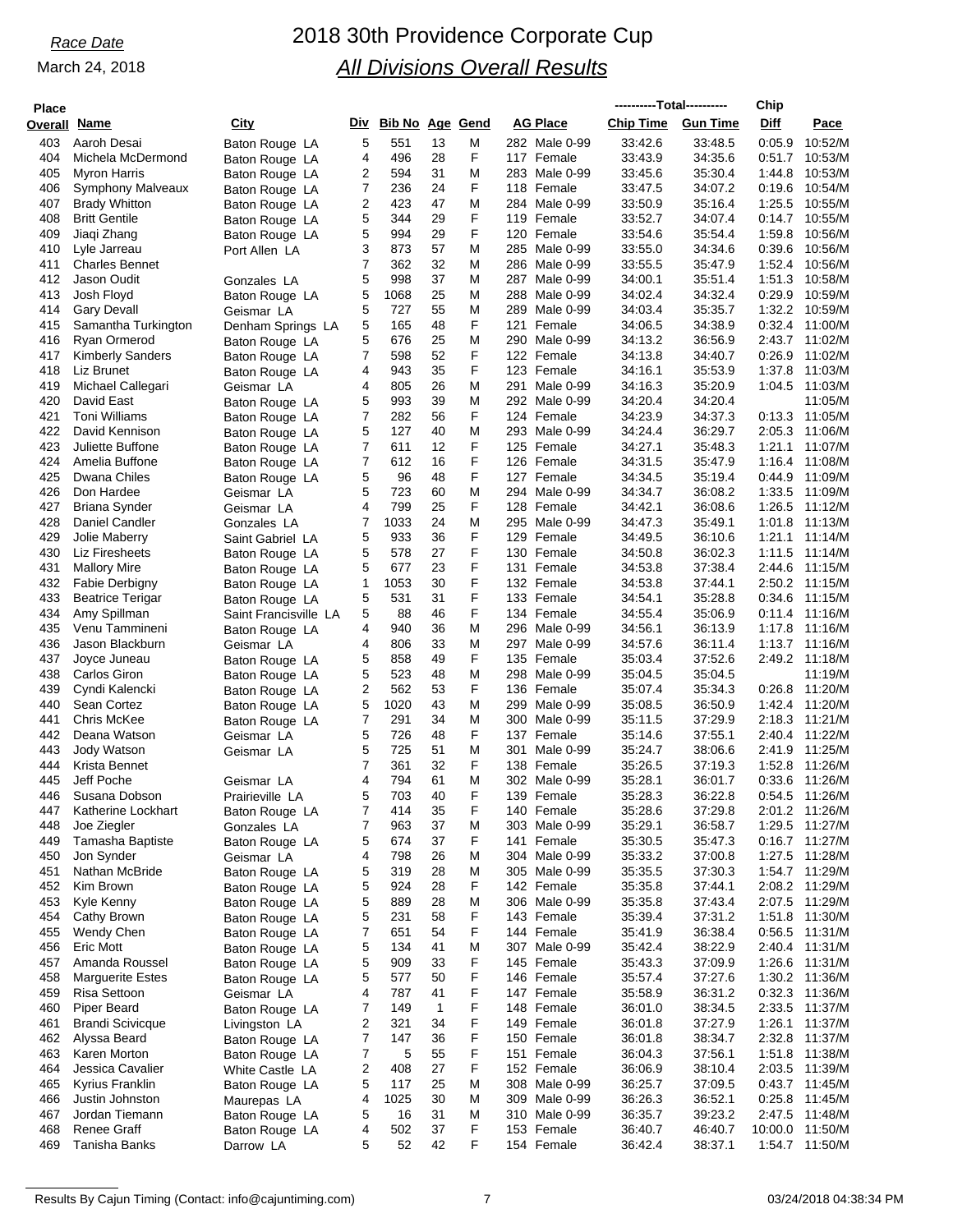| <b>Place</b> |                                                |                                  |        |                   |          |             |                                   | ----------Total---------- |                    | Chip             |                                  |
|--------------|------------------------------------------------|----------------------------------|--------|-------------------|----------|-------------|-----------------------------------|---------------------------|--------------------|------------------|----------------------------------|
| Overall      | Name                                           | City                             | Div    | <b>Bib No Age</b> |          | <b>Gend</b> | <b>AG Place</b>                   | <b>Chip Time</b>          | <b>Gun Time</b>    | Diff             | Pace                             |
| 470          | Benjamin Roussel                               | Baton Rouge LA                   | 5      | 910               | 34       | M           | 311 Male 0-99                     | 36:43.4                   | 38:12.2            | 1:28.7           | 11:51/M                          |
| 471          | Ronnie Anderson                                | Baton Rouge LA                   | 5      | 246               | 29       | M           | 312 Male 0-99                     | 36:47.2                   | 37:38.2            | 0:50.9           | 11:52/M                          |
| 472          | Chad Sullivan                                  | Baton Rouge LA                   | 2      | 561               | 44       | M           | 313 Male 0-99                     | 36:56.7                   | 38:27.2            | 1:30.4           | 11:55/M                          |
| 473          | <b>Katie Davis</b>                             | Baton Rouge LA                   | 2      | 421               | 23       | F           | 155 Female                        | 36:57.1                   | 38:48.9            | 1:51.8           | 11:55/M                          |
| 474          | <b>Robert Doerr</b>                            | Baton Rouge LA                   | 5      | 208               | 75       | M<br>F      | 314 Male 0-99                     | 36:57.7                   | 37:28.9            | 0:31.2           | 11:55/M                          |
| 475<br>476   | <b>Meredith Lester</b><br>Kayla Thomas         | Baton Rouge LA                   | 5<br>5 | 58<br>938         | 25<br>24 | F           | 156 Female<br>157 Female          | 36:58.9<br>36:59.7        | 38:27.7<br>38:27.9 | 1:28.7<br>1:28.2 | 11:55/M<br>11:56/M               |
| 477          | <b>Justin Shotwell</b>                         | Baton Rouge LA<br>Baton Rouge LA | 5      | 838               | 35       | M           | 315<br>Male 0-99                  | 37:09.8                   | 38:48.3            | 1:38.5           | 11:59/M                          |
| 478          | <b>Brian Sabolik</b>                           | Baton Rouge LA                   | 5      | 140               | 63       | M           | 316 Male 0-99                     | 37:13.5                   | 39:41.4            | 2:27.9           | 12:00/M                          |
| 479          | Pamela Rhines                                  | Baton Rouge LA                   | 5      | 350               | 48       | F           | 158 Female                        | 37:19.0                   | 38:38.1            | 1:19.1           | 12:02/M                          |
| 480          | Amanda Messa                                   | Baton Rouge LA                   | 5      | 861               | 37       | F           | 159 Female                        | 37:26.0                   | 40:06.4            | 2:40.4           | 12:05/M                          |
| 481          | Anh Vu                                         | Gonzales LA                      | 7      | 621               | 42       | F           | 160 Female                        | 37:26.6                   | 37:52.2            | 0:25.6           | 12:05/M                          |
| 482          | <b>Billy Whittington</b>                       | Geismar LA                       | 4      | 757               | 38       | M           | 317<br>Male 0-99                  | 37:28.5                   | 40:42.2            | 3:13.7           | 12:05/M                          |
| 483          | <b>Mrinal Desai</b>                            | Baton Rouge LA                   | 5      | 553               | 44<br>42 | M           | 318 Male 0-99                     | 37:31.8                   | 37:39.6            | 0:07.7           | 12:06/M                          |
| 484<br>485   | Ivan Williams<br><b>Nancy Gilbert</b>          | Baton Rouge LA                   | 5<br>2 | 330<br>563        | 63       | M<br>F      | 319 Male 0-99<br>1<br>Female      | 37:33.0<br>37:33.1        | 39:22.5<br>38:35.4 | 1:49.5<br>1:02.3 | 12:07/M<br>12:07/M               |
| 486          | Van Lejeune                                    | Baton Rouge LA<br>Addis LA       | 5      | 33                | 45       | M           | 320 Male 0-99                     | 37:38.8                   | 39:15.1            | 1:36.2           | 12:08/M                          |
| 487          | Faraz Akhtar                                   | Geismar LA                       | 4      | 803               | 34       | M           | 321<br>Male 0-99                  | 37:40.0                   | 38:03.6            | 0:23.5           | 12:09/M                          |
| 488          | Hayden Beard                                   | Baton Rouge LA                   | 7      | 148               | 10       | F           | 161<br>Female                     | 37:45.8                   | 40:18.7            | 2:32.8           | 12:11/M                          |
| 489          | <b>Julius Beard</b>                            | Baton Rouge LA                   | 7      | 146               | 37       | M           | 322 Male 0-99                     | 37:46.8                   | 40:19.1            | 2:32.3           | 12:11/M                          |
| 490          | <b>Scott Politz</b>                            | Baton Rouge LA                   | 4      | 262               | 42       | M           | 323 Male 0-99                     | 37.51.6                   | 38:58.2            | 1:06.5           | 12:13/M                          |
| 491          | Jennifer Baudean                               | Baton Rouge LA                   | 5      | 921               | 30       | F           | 162 Female                        | 37:54.3                   | 40:02.6            | 2:08.3           | 12:14/M                          |
| 492          | Jayann Hebert                                  | Geismar LA                       | 4      | 763               | 45       | F           | 163 Female                        | 38:01.5                   | 41:27.1            | 3:25.5           | 12:16/M                          |
| 493<br>494   | Kendell Webb<br><b>Matthew Malphurs</b>        | Baton Rouge LA                   | 5<br>5 | 1078<br>206       | 25<br>25 | F<br>M      | 164 Female<br>324 Male 0-99       | 38:02.1<br>38.03.4        | 38:24.9<br>40:19.9 | 0:22.7<br>2:16.5 | 12:16/M<br>12:16/M               |
| 495          | <b>Dick Farmer</b>                             | Metairie LA<br>Gonzales LA       | 5      | 1004              | 63       | M           | 325 Male 0-99                     | 38:04.7                   | 39:21.9            | 1:17.2           | 12:17/M                          |
| 496          | Unknown Partic, 1243                           |                                  | 1      | 1243              |          | M           | 326 Male 0-99                     | 38:07.2                   | 38:07.2            |                  | 12:18/M                          |
| 497          | Nancy Farmer                                   | Gonzales LA                      | 4      | 970               | 56       | F           | 165 Female                        | 38:09.3                   | 39:21.4            | 1:12.1           | 12:18/M                          |
| 498          | <b>Timothy Coley</b>                           | Geismar LA                       | 5      | 163               | 29       | M           | 327<br>Male 0-99                  | 38:14.6                   | 38:37.2            | 0:22.5           | 12:20/M                          |
| 499          | Aaron Ryan                                     | Baton Rouge LA                   | 5      | 94                | 43       | M           | 328 Male 0-99                     | 38:17.7                   | 40:39.7            | 2:21.9           | 12:21/M                          |
| 500          | Greta Gordon                                   | Geismar LA                       | 5      | 696               | 51       | F           | 166 Female                        | 38:18.3                   | 40:14.7            | 1:56.3           | 12:21/M                          |
| 501          | Shane Richardson                               | Gonzales LA                      | 5      | 13                | 43       | M           | 329 Male 0-99                     | 38:18.7                   | 39:25.7            | 1:06.9           | 12:21/M                          |
| 502<br>503   | Greg Breaux                                    | Baton Rouge LA                   | 5<br>7 | 1016<br>1012      | 68<br>44 | M<br>M      | 330 Male 0-99<br>331<br>Male 0-99 | 38.25.7<br>38:26.0        | 40:11.4<br>40:11.7 | 1:45.7<br>1:45.6 | 12:24/M<br>12:24/M               |
| 504          | Donnie Thymes<br><b>Gary Buuck</b>             | Baton Rouge LA<br>Baton Rouge LA | 5      | 304               | 50       | M           | 332 Male 0-99                     | 38:31.2                   | 39:29.7            | 0:58.5           | 12:25/M                          |
| 505          | Annabelle Richardson                           | Gonzales LA                      | 5      | 14                | 13       | F           | 167 Female                        | 38:46.2                   | 39:53.3            | 1:07.1           | 12:30/M                          |
| 506          | Jackson Cortez                                 | Baton Rouge LA                   | 5      | 1019              | 12       | M           | 333 Male 0-99                     | 38:48.4                   | 40:29.2            | 1:40.7           | 12:31/M                          |
| 507          | Claire Bergeron                                | Plaquemine LA                    | 5      | 59                | 11       | F           | 168 Female                        | 38:56.2                   | 41:17.2            | 2:20.9           | 12:34/M                          |
| 508          | Tim Bergeron                                   | Plaquemine LA                    | 5      | 63                | 39       | M           | 334 Male 0-99                     | 38:56.8                   | 41:18.4            | 2:21.6           | 12:34/M                          |
| 509          | Harris Wong                                    | Baton Rouge LA                   | 5      | 664               | 55       | M           | 335 Male 0-99                     | 38:57.2                   | 39:56.9            | 0:59.7           | 12:34/M                          |
| 510          | Antoinette Mastrangelo                         | Baton Rouge LA                   | 5      | 481               | 59       | F           | 169 Female                        | 39:00.3                   | 40:16.2            | 1:15.8           | 12:35/M                          |
| 511<br>512   | Linda Cruz<br>Margaret Heffron                 | Geismar LA                       | 4<br>5 | 792<br>1082       | 55<br>57 | F<br>F      | 170<br>Female<br>171 Female       | 39:14.2<br>39:15.8        | 40:45.4<br>40:39.4 | 1:31.2<br>1:23.6 | 12:39/M<br>12:40/M               |
| 513          | Deborah Buchanan                               | Baton Rouge LA<br>Baton Rouge LA | 5      | 66                | 41       | F           | 172 Female                        | 39:17.1                   | 40:41.6            | 1:24.5           | 12:40/M                          |
| 514          | <b>Claudia Barrientos</b>                      | Baton Rouge LA                   | 5      | 679               | 47       | F           | 173 Female                        | 39:18.1                   | 40:12.7            | 0.54.5           | 12:41/M                          |
| 515          | Phil Larose                                    | Baton Rouge LA                   | 7      | 619               | 64       | M           | 336 Male 0-99                     | 39:26.7                   | 40.24.4            | 0.57.6           | 12:43/M                          |
| 516          | Larry Steger                                   | Baton Rouge LA                   | 4      | 951               | 66       | M           | 337 Male 0-99                     | 39:32.0                   | 39:58.6            |                  | 0:26.5 12:45/M                   |
| 517          | Caroline Richardson                            | Gonzales LA                      | 5      | 15                | 9        | F           | 174 Female                        | 39:33.4                   | 39.53.7            | 0:20.3           | 12:45/M                          |
| 518          | <b>Emily Heltz</b>                             | Baton Rouge LA                   | 5      | 857               | 27       | F           | 175 Female                        | 39:35.3                   | 42:21.1            |                  | 2:45.7 12:46/M                   |
| 519          | Neil McIntyre                                  | Geismar LA                       | 4      | 783               | 41       | M           | 338 Male 0-99                     | 39.35.4                   | 40:28.7            | 0:53.3           | 12:46/M                          |
| 520          | Darren Carmena                                 | Geismar LA                       | 4      | 801               | 44       | M           | 339 Male 0-99                     | 39:36.7                   | 40:28.9            | 0:52.1           | 12:46/M                          |
| 521<br>522   | <b>Charles Wayne</b><br><b>Elizabeth Smith</b> | Baton Rouge LA<br>Gonzales LA    | 5<br>5 | 1018<br>887       | 38<br>40 | M<br>F      | 340 Male 0-99<br>176 Female       | 39:39.9<br>39:44.1        | 41:45.6<br>41:04.4 | 2:05.6           | 12:47/M<br>1:20.3 12:49/M        |
| 523          | Samantha Bowman                                | St. Francisville LA              | 5      | 269               | 22       | F           | 177 Female                        | 40:04.1                   | 41:39.9            | 1:35.8           | 12:55/M                          |
| 524          | Gay Thackrey                                   | Baton Rouge LA                   | 2      | 275               | 49       | F           | 178 Female                        | 40:04.9                   | 40:04.9            |                  | 12:55/M                          |
| 525          | Linda Patterson                                | Darrow LA                        | 5      | 218               | 51       | F           | 179 Female                        | 40:08.8                   | 41:51.2            | 1:42.4           | 12:57/M                          |
| 526          | Mathieu Gardemal                               | Darrow LA                        | 5      | 219               | 21       | M           | 341<br>Male 0-99                  | 40:10.1                   | 41:51.7            |                  | 1:41.5 12:57/M                   |
| 527          | <b>Bill Grimley</b>                            | Baton Rouge LA                   | 5      | $\mathbf{1}$      | 69       | M           | 342 Male 0-99                     | 40:12.2                   | 42:02.4            |                  | 1:50.2 12:58/M                   |
| 528          | Monique Franklin                               | Baton Rouge LA                   | 5      | 452               | 48       | F           | 180 Female                        | 40:13.4                   | 42:37.6            |                  | 2:24.2 12:58/M                   |
| 529          | Samantha Lejeune                               | Baton Rouge LA                   | 7      | 569               | 23       | F           | 181 Female                        | 40:29.8                   | 41:26.3            |                  | 0:56.5 13:04/M                   |
| 530<br>531   | Savannah Lejeune<br><b>Brandy Patrick</b>      | Baton Rouge LA                   | 7<br>4 | 570<br>503        | 21<br>42 | F<br>F      | 182 Female<br>183 Female          | 40:32.0<br>40:36.9        | 41:28.5<br>41:45.2 |                  | 0:56.5 13:05/M<br>1:08.2 13:06/M |
| 532          | Meg Mahoney                                    | Walker LA<br>Baton Rouge LA      | 5      | 680               | 45       | F           | 184 Female                        | 40:40.5                   | 41:38.7            | 0:58.1           | 13:07/M                          |
| 533          | Jo Burns                                       | Gonzales LA                      | 5      | 216               | 49       | F           | 185 Female                        | 40:44.8                   | 41:17.2            | 0:32.4           | 13:08/M                          |
| 534          | <b>Audrey Gable</b>                            | Baton Rouge LA                   | 5      | 580               | 7        | F           | 186 Female                        | 40:49.9                   | 42:01.7            |                  | 1:11.7 13:10/M                   |
| 535          | Yvonne Baker                                   | Denham Springs LA                | 5      | 906               | 41       | F           | 187 Female                        | 40:51.7                   | 42:14.2            | 1:22.5           | 13:11/M                          |
| 536          | Grecia Teran                                   | Baton Rouge LA                   | 5      | 542               | 32       | F           | 188 Female                        | 40:54.5                   | 42:24.9            | 1:30.4           | 13:12/M                          |
|              |                                                |                                  |        |                   |          |             |                                   |                           |                    |                  |                                  |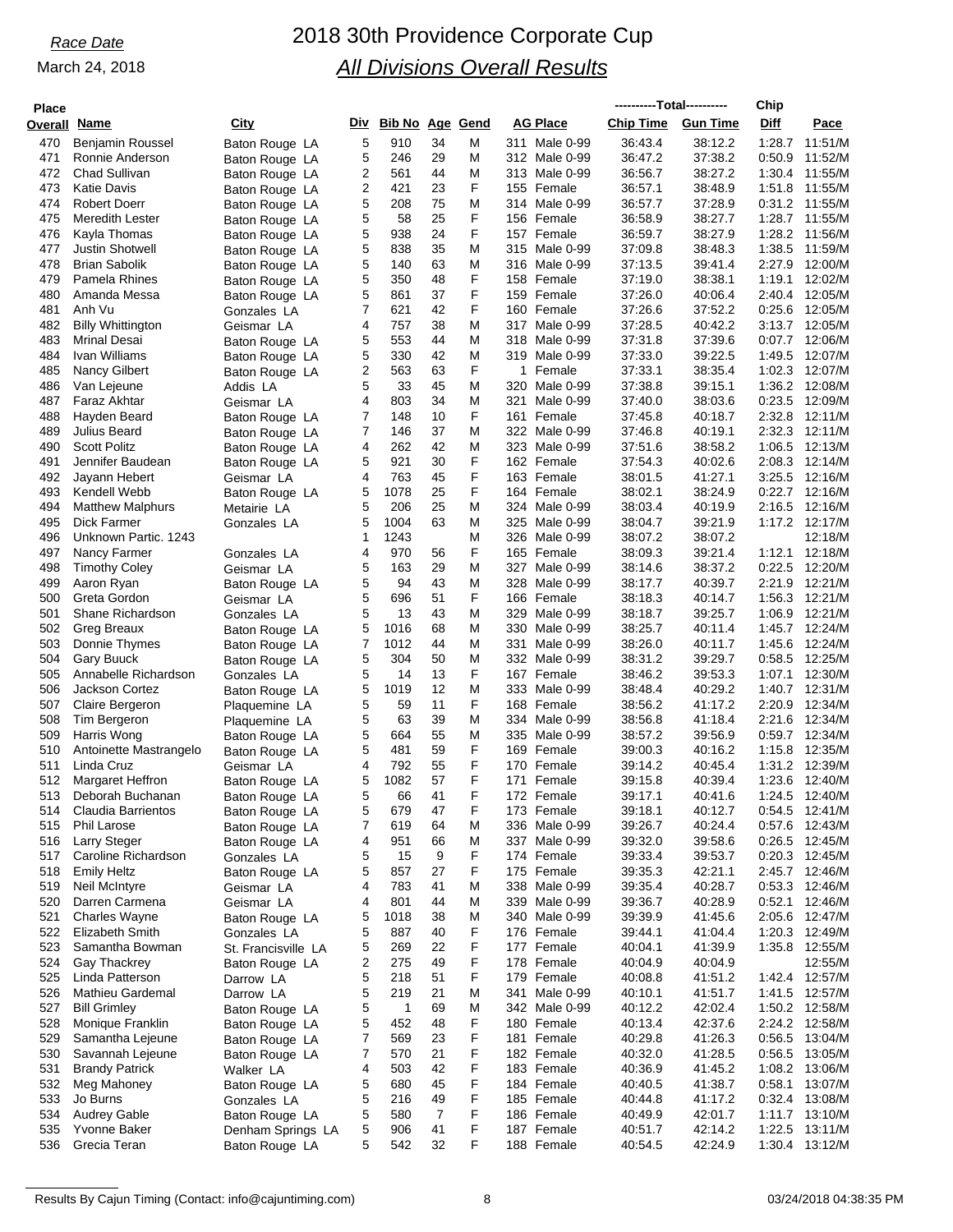# *Race Date* 2018 30th Providence Corporate Cup *All Divisions Overall Results*

| <b>Place</b> |                                                |                                   |        |                        |          |        |                                   | ----------Total---------- |                    | Chip             |                                  |
|--------------|------------------------------------------------|-----------------------------------|--------|------------------------|----------|--------|-----------------------------------|---------------------------|--------------------|------------------|----------------------------------|
| Overall      | Name                                           | City                              | Div    | <b>Bib No Age Gend</b> |          |        | <b>AG Place</b>                   | <b>Chip Time</b>          | <b>Gun Time</b>    | Diff             | Pace                             |
| 537          | Kelly Gable                                    | Baton Rouge LA                    | 5      | 579                    | 38       | F      | 189 Female                        | 40:55.1                   | 42:05.9            | 1:10.8           | 13:12/M                          |
| 538          | Dvijen Desai                                   | Baton Rouge LA                    | 5      | 544                    | 66       | M      | 343 Male 0-99                     | 41:02.8                   | 41:33.6            | 0:30.8           | 13:14/M                          |
| 539          | Julio Melara                                   | Baton Rouge LA                    | 5      | 253                    | 53       | M      | 344 Male 0-99                     | 41:03.7                   | 42:45.4            | 1:41.7           | 13:15/M                          |
| 540          | Clay Landry                                    | Baton Rouge LA                    | 7      | 416                    | 26       | M      | 345 Male 0-99                     | 41:04.1                   | 43:06.9            | 2:02.8           | 13:15/M                          |
| 541<br>542   | <b>Bernadette Settoon</b><br>Joshua Dehghanpir | Addis LA                          | 5<br>4 | 167<br>263             | 63<br>32 | F<br>M | 190<br>Female<br>346 Male 0-99    | 41:05.1<br>41:23.5        | 41:37.7<br>42:33.1 | 0:32.5<br>1:09.6 | 13:15/M<br>13:21/M               |
| 543          | Thy Nguyen                                     | Baton Rouge LA<br>Baton Rouge LA  | 7      | 965                    | 34       | F      | 191<br>Female                     | 41:24.2                   | 42:52.8            | 1:28.6           | 13:21/M                          |
| 544          | Millie Coon                                    | Baton Rouge LA                    | 5      | 258                    | 63       | F      | 192 Female                        | 41:24.3                   | 43:05.8            | 1:41.5           | 13:21/M                          |
| 545          | <b>Sherry Mayer</b>                            | Baton Rouge LA                    | 5      | 151                    | 57       | F      | 193 Female                        | 41:24.9                   | 43:00.7            | 1:35.8           | 13:21/M                          |
| 546          | Kim Laurent                                    | Scott LA                          | 3      | 1049                   | 40       | F      | 194 Female                        | 41:32.5                   | 43:13.3            | 1:40.8           | 13:24/M                          |
| 547          | Doreen Swanson                                 | Saint Amant LA                    | 5      | 220                    | 54       | F      | 195 Female                        | 41:33.4                   | 42:05.9            | 0:32.5           | 13:24/M                          |
| 548          | Kristin Bishop                                 | Prairieville LA                   | 7      | 962                    | 30       | F      | 196 Female                        | 41:33.4                   | 43:02.7            | 1:29.3           | 13:24/M                          |
| 549<br>550   | <b>Robert Kosick</b><br>Auldyn Dantoni         | Gonzales LA                       | 5<br>7 | 192<br>420             | 64<br>26 | M<br>F | 347<br>Male 0-99<br>197 Female    | 41:34.1<br>41:34.1        | 42:06.5<br>43:35.9 | 0:32.4<br>2:01.8 | 13:25/M<br>13:25/M               |
| 551          | Rachelle Markerson                             | Baton Rouge LA<br>Geismar LA      | 5      | 336                    | 57       | F      | 198 Female                        | 41:35.6                   | 43:21.1            | 1:45.4           | 13:25/M                          |
| 552          | Kristen Hollins                                | Geismar LA                        | 5      | 693                    | 28       | F      | 199<br>Female                     | 41:42.7                   | 43:38.4            | 1:55.7           | 13:27/M                          |
| 553          | Aanvi Desai                                    | Baton Rouge LA                    | 5      | 549                    | 11       | F      | 200 Female                        | 41:52.4                   | 41:58.2            | 0:05.8           | 13:30/M                          |
| 554          | Celeste Daigle                                 | Gonzales LA                       | 5      | 154                    | 41       | F      | 201<br>Female                     | 41:55.0                   | 43:19.4            | 1:24.4           | 13:31/M                          |
| 555          | Michael Harrison                               | Baton Rouge LA                    | 5      | 985                    | 45       | M      | 348 Male 0-99                     | 41:55.9                   | 44:05.2            | 2:09.3           | 13:31/M                          |
| 556          | Molly Longo                                    | Baton Rouge LA                    | 5      | 340                    | 25       | F      | 202 Female                        | 41:57.6                   | 42:16.2            | 0:18.5           | 13:32/M                          |
| 557          | Jason Fontenot                                 | Geismar LA                        | 5      | 740                    | 34       | M      | 349 Male 0-99                     | 41:58.3                   | 43:46.8            | 1:48.5           | 13:32/M                          |
| 558<br>559   | <b>Brian Fontenot</b><br>Alyson Gaharan        | Geismar LA                        | 5<br>5 | 741<br>342             | 37<br>25 | M<br>F | 350 Male 0-99<br>203 Female       | 41:58.7<br>41:59.6        | 43:47.4<br>42:15.8 | 1:48.7<br>0:16.2 | 13:32/M<br>13:33/M               |
| 560          | <b>Hillary Reid</b>                            | Baton Rouge LA<br>Livingston LA   | 5      | 337                    | 27       | F      | 204 Female                        | 42:02.8                   | 43:32.6            | 1:29.8           | 13:34/M                          |
| 561          | Jessica Adams                                  | Baton Rouge LA                    | 2      | 276                    | 40       | F      | 205 Female                        | 42:10.7                   | 42:35.4            | 0:24.6           | 13:36/M                          |
| 562          | <b>Haley Riddle</b>                            | Baton Rouge LA                    | 5      | 815                    | 9        | F      | 206 Female                        | 42:11.9                   | 42:53.4            | 0:41.4           | 13:36/M                          |
| 563          | Sharla Roussel                                 | Gonzales LA                       | 5      | 205                    | 60       | F      | 207 Female                        | 42:13.3                   | 44:24.2            | 2:10.9           | 13:37/M                          |
| 564          | Jeremy Omoike                                  | Baton Rouge LA                    | 7      | 618                    | 31       | F      | 208 Female                        | 42:17.6                   | 43:11.9            | 0:54.3           | 13:38/M                          |
| 565          | Gay Young                                      | Baton Rouge LA                    | 5      | 814                    | 57       | F      | 209<br>Female                     | 42:23.4                   | 43:27.1            | 1:03.6           | 13:40/M                          |
| 566<br>567   | Ron Nicholsen<br>Caleb Riddle                  | Baton Rouge LA                    | 5<br>5 | 95<br>813              | 53<br>12 | Μ<br>M | 351<br>Male 0-99<br>352 Male 0-99 | 42:24.1<br>42:27.6        | 44:46.4<br>43:07.9 | 2:22.3<br>0:40.2 | 13:41/M<br>13:42/M               |
| 568          | <b>Brandon Boudreaux</b>                       | Baton Rouge LA<br>Baton Rouge LA  | 2      | 587                    | 43       | M      | 353 Male 0-99                     | 42:28.0                   | 44:26.4            | 1:58.4           | 13:42/M                          |
| 569          | <b>Tercel Harris</b>                           | Baton Rouge LA                    | 5      | 1098                   | 25       | M      | 354 Male 0-99                     | 42:28.4                   | 42:50.4            | 0:21.9           | 13:42/M                          |
| 570          | Unknown Partic. 1097                           |                                   | 1      | 1097                   |          | M      | 355 Male 0-99                     | 42:28.5                   | 44:21.3            | 1:52.8           | 13:42/M                          |
| 571          | Abby Lejuene                                   | Tickfaw LA                        | 5      | 9                      | 13       | F      | 210<br>Female                     | 42:30.7                   | 42:50.6            | 0.19.8           | 13:43/M                          |
| 572          | Jeri McCullough                                | Baton Rouge LA                    | 5      | 143                    | 48       | F      | 211<br>Female                     | 42:33.9                   | 43:45.2            | 1:11.3           | 13:44/M                          |
| 573          | Darrell Freeman                                | Baton Rouge LA                    | 7      | 234                    | 35       | M      | 356 Male 0-99                     | 42:34.9                   | 42:58.3            | 0:23.4           | 13:44/M                          |
| 574<br>575   | <b>Vincent Tolliver</b><br>Olu Oyegunle        | Baton Rouge LA                    | 7<br>4 | 233<br>519             | 29<br>29 | M<br>F | 357 Male 0-99<br>212 Female       | 42:37.5<br>42:53.4        | 42:58.2<br>44:24.9 | 0:20.6<br>1:31.5 | 13:45/M<br>13:50/M               |
| 576          | Kara Hirtzler                                  | Houston TX<br>Baton Rouge LA      | 5      | 547                    | 39       | F      | 213 Female                        | 42:55.3                   | 44:22.4            | 1:27.1           | 13:51/M                          |
| 577          | Keary Ragusa                                   | Prairieville LA                   | 7      | 507                    | 31       | F      | 214 Female                        | 43:02.8                   | 44.25.6            | 1:22.8           | 13:53/M                          |
| 578          | Keona Patin                                    | Baton Rouge LA                    | 4      | 378                    | 42       | F      | 215 Female                        | 43:08.3                   | 43:58.6            | 0:50.3           | 13:55/M                          |
| 579          | <b>Bill Riddle</b>                             | Geismar LA                        | 5      | 673                    | 29       | M      | 358 Male 0-99                     | 43:12.1                   | 44:10.7            | 0:58.5           | 13:56/M                          |
| 580          | Julie Ruffner                                  | Gonzales LA                       | 5      | 110                    | 36       | F      | 216 Female                        | 43:13.8                   | 45:17.4            | 2:03.5           | 13:56/M                          |
| 581          | Maggie Whitcomb                                | Baton Rouge LA                    | 5      | 859                    | 23       | F      | 217 Female                        | 43:15.3                   | 46:00.6            | 2:45.3           | 13:57/M                          |
| 582<br>583   | <b>Steve Couvillion</b><br><b>Bruce Lily</b>   | Prairieville LA<br>Baton Rouge LA | 5<br>5 | 535<br>385             | 38<br>48 | M<br>M | 359 Male 0-99<br>360 Male 0-99    | 43:16.9<br>43:17.2        | 44:12.2<br>45:27.9 |                  | 0:55.2 13:57/M<br>2:10.6 13:58/M |
| 584          | Jack Herring                                   | Baton Rouge LA                    | 5      | 816                    | 60       | M      | Male 0-99<br>361                  | 43:25.4                   | 45:54.1            | 2:28.6           | 14:00/M                          |
| 585          | Melanie Vitter                                 | Livingston LA                     | 5      | 663                    | 27       | F      | 218 Female                        | 43:47.9                   | 45:44.1            | 1:56.1           | 14:07/M                          |
| 586          | Jason Skias                                    | Saint Gabriel LA                  | 5      | 22                     | 29       | M      | 362 Male 0-99                     | 44:02.3                   | 46:45.9            | 2:43.6           | 14:12/M                          |
| 587          | Kaylee Riddle                                  | Baton Rouge LA                    | 5      | 823                    | 10       | F      | 219 Female                        | 44:04.1                   | 47:01.7            | 2:57.6           | 14:13/M                          |
| 588          | Edward Prejean                                 | Gonzales LA                       | 5      | 35                     | 61       | M      | 363 Male 0-99                     | 44:05.7                   | 45:13.5            | 1:07.8           | 14:13/M                          |
| 589          | Amie Haggenmacher                              | Denham Springs LA                 | 5      | 904                    | 44       | F      | 220 Female                        | 44:09.6                   | 44:09.6            |                  | 14:15/M                          |
| 590<br>591   | Paul Kissner<br>Alan Riddle                    | Baton Rouge LA                    | 5      | 824                    | 37<br>59 | M<br>M | 364 Male 0-99                     | 44:22.1<br>44:22.8        | 47:17.7<br>47:17.4 | 2:55.6           | 14:19/M<br>2:54.6 14:19/M        |
| 592          | Amy Kissner                                    | Baton Rouge LA<br>Baton Rouge LA  | 5<br>5 | 810<br>811             | 40       | F      | 365 Male 0-99<br>221 Female       | 44:22.8                   | 47:17.4            | 2:54.6           | 14:19/M                          |
| 593          | Dian Vernon                                    | Prairieville LA                   | 5      | 182                    | 50       | F      | 222 Female                        | 44:26.2                   | 46:45.9            |                  | 2:19.7 14:20/M                   |
| 594          | Manuel Gallardo                                | Baton Rouge LA                    | 5      | 678                    | 57       | M      | 366 Male 0-99                     | 44:28.5                   | 45:24.2            | 0.55.6           | 14:21/M                          |
| 595          | Ramond Billups                                 | Addis LA                          | 5      | 239                    | 36       | M      | 367 Male 0-99                     | 44:28.8                   | 46:06.5            | 1:37.6           | 14:21/M                          |
| 596          | Jordan Vallet                                  | Baton Rouge LA                    | 7      | 568                    | 28       | M      | 368 Male 0-99                     | 45:03.9                   | 45:59.4            | 0:55.5           | 14:32/M                          |
| 597          | <b>Harold Harris</b>                           | Geismar LA                        | 4      | 802                    | 38       | M      | 369 Male 0-99                     | 45:04.4                   | 47:40.1            |                  | 2:35.7 14:32/M                   |
| 598          | <b>Brian Butler</b>                            | Baton Rouge LA                    | 2      | 564                    | 56       | M      | 370 Male 0-99                     | 45:10.1                   | 46:10.1            | 0:59.9           | 14:34/M                          |
| 599<br>600   | Inge<br><b>Miria Powers</b>                    | Baton Rouge LA<br>Prairieville LA | 4<br>5 | 977<br>980             | 37<br>6  | F<br>F | 223 Female<br>224 Female          | 45:18.3<br>45:20.6        | 46:17.5<br>46:16.9 | 0:59.1<br>0.56.2 | 14:37/M<br>14:37/M               |
| 601          | Sutton Yanosky                                 | Baton Rouge LA                    | 5      | 828                    | 29       | M      | Male 0-99<br>371                  | 45:26.3                   | 45:26.3            |                  | 14:39/M                          |
| 602          | Jennifer Tenney                                | Baton Rouge LA                    | 7      | 6                      | 41       | F      | 225 Female                        | 45:36.6                   | 47:30.4            | 1:53.8           | 14:43/M                          |
| 603          | Rachel Hopper                                  | Livingston LA                     | 7      | 655                    | 23       | F      | 226 Female                        | 45:38.4                   | 47:34.7            | 1:56.3           | 14:43/M                          |
|              |                                                |                                   |        |                        |          |        |                                   |                           |                    |                  |                                  |

Results By Cajun Timing (Contact: info@cajuntiming.com) 9 03/24/2018 04:38:36 PM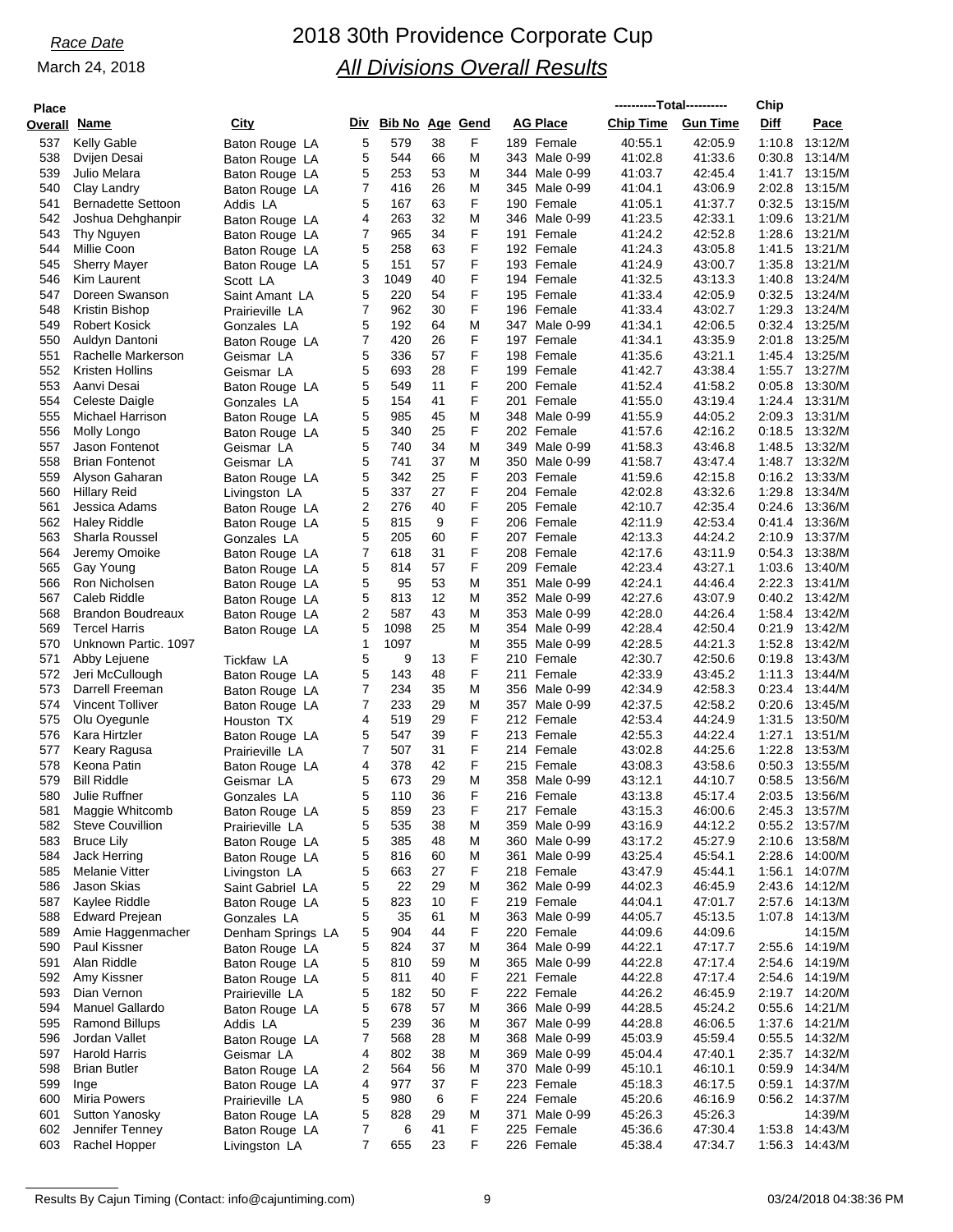## *Race Date* 2018 30th Providence Corporate Cup *All Divisions Overall Results*

| <b>Place</b> |                                        |                                  |                |                     |          |        |                             | ----------Total---------- |                    | Chip             |                                  |
|--------------|----------------------------------------|----------------------------------|----------------|---------------------|----------|--------|-----------------------------|---------------------------|--------------------|------------------|----------------------------------|
| Overall      | <u>Name</u>                            | <u>City</u>                      |                | Div Bib No Age Gend |          |        | <b>AG Place</b>             | <b>Chip Time</b>          | <b>Gun Time</b>    | Diff             | Pace                             |
| 604          | Janice Burdette                        | Baton Rouge LA                   | $\overline{2}$ | 412                 | 66       | F      | 227 Female                  | 45:58.1                   | 48:24.4            | 2:26.2           | 14:50/M                          |
| 605          | Marci Burdette                         | Baton Rouge LA                   | 2              | 413                 | 39       | F      | 228 Female                  | 45:58.9                   | 48:24.4            | 2:25.4           | 14:50/M                          |
| 606          | Lisa Huffty                            | Baton Rouge LA                   | 7              | 654                 | 51       | F      | 229 Female                  | 45:59.3                   | 47:55.5            | 1:56.1           | 14:50/M                          |
| 607          | <b>Cheri Ausberry</b>                  | Baton Rouge LA                   | 5              | 10                  | 52       | F      | 230 Female                  | 45.59.9                   | 48:23.7            | 2:23.8           | 14:50/M                          |
| 608          | Gavin Ferguson                         | Denham Springs LA                | 5              | 1044                | 13       | M      | 372 Male 0-99               | 46:00.1                   | 47:34.7            | 1:34.5           | 14:50/M                          |
| 609          | Elizabeth Bedford                      | Baton Rouge LA                   | 5              | 225                 | 33       | F      | 231<br>Female               | 46:06.5                   | 46:46.3            | 0:39.8           | 14:52/M                          |
| 610          | <b>Whitney Tiemann</b>                 | Baton Rouge LA                   | 7              | 364                 | 31       | F      | 232 Female                  | 46:09.7                   | 48:58.1            | 2:48.3           | 14:53/M                          |
| 611          | <b>Bobby Otterstetter</b>              | Baton Rouge LA                   | 5              | 1003                | 49       | M      | 373 Male 0-99               | 46:10.4                   | 48:10.2            | 1:59.8           | 14:54/M                          |
| 612          | <b>Charles McGirt</b>                  | Gonzales LA                      | 5              | 997                 | 57       | M      | 374 Male 0-99               | 46:10.7                   | 48:09.9            | 1:59.2           | 14:54/M                          |
| 613          | Paul Malphurs                          | Metairie LA                      | 5              | 207                 | 60       | M      | 375 Male 0-99               | 46:12.4                   | 48:28.2            | 2:15.8           | 14:54/M                          |
| 614          | Monica Ellender                        | Geismar LA                       | 5              | 224                 | 32       | F      | 233<br>Female               | 46:19.1                   | 46:19.1            |                  | 14:56/M                          |
| 615          | <b>Mark Crochet</b>                    | Prairieville LA                  | 5              | 159                 | 40       | M      | 376 Male 0-99               | 46:19.7                   | 46:19.7            |                  | 14:56/M                          |
| 616          | Sarah Howard                           | Slaughter LA                     | 7              | 637                 | 52       | F      | 234 Female                  | 46:20.0                   | 46:56.7            | 0:36.7           | 14:57/M                          |
| 617          | Karla Sayas                            | Baton Rouge LA                   | 2              | 592                 | 38       | F      | 235 Female                  | 46:21.2                   | 48:07.7            | 1:46.5           | 14:57/M                          |
| 618          | Les Ewen                               | Baton Rouge LA                   | 2              | 596                 | 46       | M      | 377 Male 0-99               | 46:21.6                   | 48:09.2            | 1:47.6           | 14:57/M                          |
| 619          | Letha Kluka                            | Hammond LA                       | 5              | 183                 | 52       | F      | 236 Female                  | 46:23.2                   | 48:44.2            | 2:20.9           | 14:58/M                          |
| 620          | <b>Rhonda Cavalier</b>                 | Geismar LA                       | 5              | 184                 | 51       | F      | 237 Female                  | 46:24.1                   | 48:43.9            | 2:19.7           | 14:58/M                          |
| 621          | <b>Trent Bondy</b>                     | Baton Rouge LA                   | 2              | 597                 | 38       | M      | 378 Male 0-99               | 46:24.1                   | 48:07.7            | 1:43.5           | 14:58/M                          |
| 622          | Michael Ferguson                       | Denham Springs LA                | 5              | 1042                | 35       | M      | 379 Male 0-99               | 46:25.0                   | 47:59.8            | 1:34.7           | 14:58/M                          |
| 623          | Sunshine Ferguson                      | Denham Springs LA                | 5              | 1043                | 42       | F      | 238 Female                  | 46:25.7                   | 47:57.3            | 1:31.6           | 14:58/M                          |
| 624          | Cynthia Richardson                     | Baton Rouge LA                   | 7              | 633                 | 55       | F      | 239 Female                  | 46:26.1                   | 46.56.5            | 0:30.3           | 14:59/M                          |
| 625          | Dakota Henry                           | Baton Rouge LA                   | 7              | 638                 | 23       | F      | 240<br>Female               | 46:26.5                   | 46:54.8            | 0.28.3           | 14:59/M                          |
| 626          | Debbie Garrett                         | Ethel LA                         | 7              | 866                 | 58       | F      | 241 Female                  | 46:28.6                   | 48:04.4            | 1:35.8           | 14:59/M                          |
| 627          | Ming-Hao Chiou                         | Geismar LA                       | 4              | 768                 | 34       | M      | 380 Male 0-99               | 46:30.7                   | 46:30.7            |                  | 15:00/M                          |
| 628          | Sharon Kuo                             | Geismar LA                       | 5              | 194                 | 30       | F      | 242 Female                  | 46:31.2                   | 46:31.2            |                  | 15:00/M                          |
| 629          | <b>Emily White</b>                     | Baton Rouge LA                   | 4              | 369                 | 40       | F<br>F | 243 Female                  | 46:44.3                   | 47:32.8            | 0:48.4           | 15:05/M<br>15:06/M               |
| 630<br>631   | Allison Parker                         | Ethel LA                         | 7<br>4         | 867<br>376          | 33<br>52 | F      | 244 Female<br>245 Female    | 46:48.9                   | 48:25.2<br>47:39.9 | 1:36.2<br>0:50.6 | 15:06/M                          |
| 632          | <b>Kelley Loupe</b><br>Virginia Guffey | Baton Rouge LA                   | 5              | 74                  | 51       | F      | 246 Female                  | 46:49.2<br>47:00.9        | 48:38.2            | 1:37.2           | 15:10/M                          |
| 633          | Amy Ware                               | Baton Rouge LA                   | 5              | 720                 | 27       | F      | 247 Female                  | 47:03.1                   | 48:42.8            | 1:39.7           | 15:11/M                          |
| 634          | Josh Ydarraga                          | Geismar LA                       | 7              | 1059                | 23       | M      | 381<br>Male 0-99            | 47:04.3                   | 47:32.6            | 0:28.3           | 15:11/M                          |
| 635          | <b>Brooke Ragusa</b>                   | Baton Rouge LA<br>Baton Rouge LA | 7              | 1058                | 22       | F      | 248 Female                  | 47:05.6                   | 47:33.7            | 0:28.1           | 15:11/M                          |
| 636          | Amy Scardina                           | Baton Rouge LA                   | 5              | 126                 | 46       | F      | 249 Female                  | 47:08.1                   | 49:20.6            | 2:12.5           | 15:12/M                          |
| 637          | Paula Dowding                          | Geismar LA                       | 5              | 221                 | 46       | F      | 250 Female                  | 47:18.1                   | 48:25.7            | 1:07.5           | 15:15/M                          |
| 638          | Rene Arenas                            | Geismar LA                       | 5              | 222                 | 56       | M      | 382 Male 0-99               | 47:18.1                   | 48:25.7            | 1:07.5           | 15:15/M                          |
| 639          | Sophia Arenas                          | Geismar LA                       | 5              | 223                 | 6        | F      | 251<br>Female               | 47:19.0                   | 48:25.8            | 1:06.8           | 15:16/M                          |
| 640          | John Kollar                            | Prairieville LA                  | 5              | 168                 | 37       | M      | 383 Male 0-99               | 47:19.8                   | 48:26.4            | 1:06.5           | 15:16/M                          |
| 641          | Erika Fortenberry                      | Baton Rouge LA                   | 5              | 1041                | 47       | F      | 252 Female                  | 47:25.6                   | 48:48.1            | 1:22.5           | 15:18/M                          |
| 642          | Molly Broussard                        | Zachary LA                       | 5              | 1046                | 34       | F      | 253 Female                  | 47:25.6                   | 48:48.2            | 1:22.5           | 15:18/M                          |
| 643          | Mike Doring                            | Prairieville LA                  | 5              | 215                 | 65       | M      | 384 Male 0-99               | 47:29.0                   | 49:16.6            | 1:47.6           | 15:19/M                          |
| 644          | Mckenzie Boudreaux                     | Baton Rouge LA                   | 2              | 588                 | 18       | F      | 254 Female                  | 47:36.3                   | 49:33.9            | 1:57.5           | 15:21/M                          |
| 645          | Sydney Jones                           | Baton Rouge LA                   | 7              | 1061                | 22       | F      | 255 Female                  | 47:41.3                   | 48:14.8            | 0:33.4           | 15:23/M                          |
| 646          | Kayla Calongne                         | Baton Rouge LA                   | 7              | 1060                | 23       | F      | 256 Female                  | 47:41.5                   | 48:14.8            | 0:33.3           | 15:23/M                          |
| 647          | Renee Howard                           | Baton Rouge LA                   | 4              | 497                 | 38       | F      | 257 Female                  | 47:47.6                   | 48:59.3            |                  | 1:11.7 15:25/M                   |
| 648          | <b>Bria Guntz</b>                      | Baton Rouge LA                   | 5              | 57                  | 23       | F      | 258 Female                  | 47:51.1                   | 50:08.4            |                  | 2:17.3 15:26/M                   |
| 649          | Sarah Van Way                          | Baton Rouge LA                   | 7              | 1063                | 26       | F      | 259 Female                  | 47:55.3                   | 48:28.6            | 0:33.3           | 15:27/M                          |
| 650          | Olivia Barry                           | Baton Rouge LA                   | 5              | 888                 | 25       | F      | 260 Female                  | 47:57.1                   | 49:21.4            |                  | 1:24.3 15:28/M                   |
| 651          | Liz Bahlinger                          | Baton Rouge LA                   | 5              | 913                 | 25       | F      | 261 Female                  | 47:57.9                   | 49:21.4            | 1:23.5           | 15:28/M                          |
| 652          | Mindi Faubion                          | Baton Rouge LA                   | 5              | 1092                | 38       | F      | 262 Female                  | 48:02.5                   | 48:02.5            |                  | 15:30/M                          |
| 653          | Sophie Faubion                         | Baton Rouge LA                   | 5              | 1094                | 9        | F      | 263 Female                  | 48:02.9                   | 48:02.9            |                  | 15:30/M                          |
| 654          | <b>Reginald Robins</b>                 | Greenwell Springs LA             | 5              | 195                 | 46       | M      | 385 Male 0-99               | 48:16.4                   | 48:47.5            | 0:31.1           | 15:34/M                          |
| 655          | David Lee                              | Gonzales LA                      | 5              | 697                 | 39       | M      | 386 Male 0-99               | 48:25.4                   | 50:56.6            |                  | 2:31.2 15:37/M                   |
| 656          | Meagan Marcello                        | Geismar LA                       | 4              | 791                 | 14       | F      | 264 Female                  | 48:25.5                   | 50:41.4            |                  | 2:15.8 15:37/M                   |
| 657          | Julie Lee                              | Gonzales LA                      | 5              | 698                 | 35       | F      | 265 Female                  | 48:26.0                   | 50:57.2            |                  | 2:31.2 15:37/M                   |
| 658          | Dana Marcello                          | Geismar LA                       | 4              | 788                 | 48       | F      | 266 Female                  | 48:26.3                   | 50:41.7            |                  | 2:15.3 15:37/M                   |
| 659          | <b>Todd Marcello</b>                   | Geismar LA                       | 4              | 790                 | 47       | M      | 387 Male 0-99               | 48:26.9                   | 50:42.2            |                  | 2:15.3 15:37/M                   |
| 660          | <b>Matthew Powers</b>                  | Prairieville LA                  | 5              | 978                 | 44       | M      | 388 Male 0-99               | 48:27.8                   | 49:26.3            |                  | 0:58.5 15:38/M                   |
| 661          | Jennifer Thompson                      | Baton Rouge LA                   | 2              | 589                 | 31       | F      | 267 Female                  | 48:30.5                   | 50:30.1            |                  | 1:59.6 15:39/M                   |
| 662          | Lisa Boudreaux                         | Baton Rouge LA                   | 2              | 586                 | 44       | F      | 268 Female                  | 48:30.8                   | 50:29.6            |                  | 1:58.8 15:39/M                   |
| 663          | <b>Brad Laguna</b>                     | Baton Rouge LA                   | 4              | 515                 | 32       | M      | 389 Male 0-99               | 48:44.6                   | 48:57.3            |                  | $0:12.6$ 15:43/M                 |
| 664          | Brady Laguna                           | Baton Rouge LA                   | 5              | 525                 | 9        | M      | 390 Male 0-99               | 48:45.6                   | 48:58.3            |                  | 0:12.6 15:44/M                   |
| 665          | <b>Matt Sentilles</b>                  | Geismar LA                       | 4              | 804                 | 38       | M      | 391 Male 0-99               | 48:46.3                   | 51:23.1            | 2:36.8           | 15:44/M                          |
| 666          | Alia Powers                            | Prairieville LA                  | 5              | 979                 | 8        | F      | 269 Female                  | 48:56.5                   | 49:55.2            |                  | 0:58.6 15:47/M                   |
| 667          | John Young                             | Baton Rouge LA                   | 5              | 819                 | 58       | M      | 392 Male 0-99               | 48:57.1                   | 49:59.6            |                  | 1:02.5 15:47/M                   |
| 668          | <b>Katy Powers</b>                     | Prairieville LA                  | 5              | 1005                | 42       | F      | 270 Female                  | 48:57.8                   | 49:55.5            |                  | 0:57.6 15:47/M                   |
| 669<br>670   | Ardis Jones<br>Paul Clifton            | Baton Rouge LA                   | 5<br>5         | 991<br>912          | 59<br>58 | F<br>М | 271 Female<br>393 Male 0-99 | 48:58.7<br>49:01.0        | 51:08.0<br>50:30.4 |                  | 2:09.2 15:48/M<br>1:29.4 15:49/M |
|              |                                        | Baton Rouge LA                   |                |                     |          |        |                             |                           |                    |                  |                                  |

Results By Cajun Timing (Contact: info@cajuntiming.com) 10 10 03/24/2018 03/24/2018 04:38:37 PM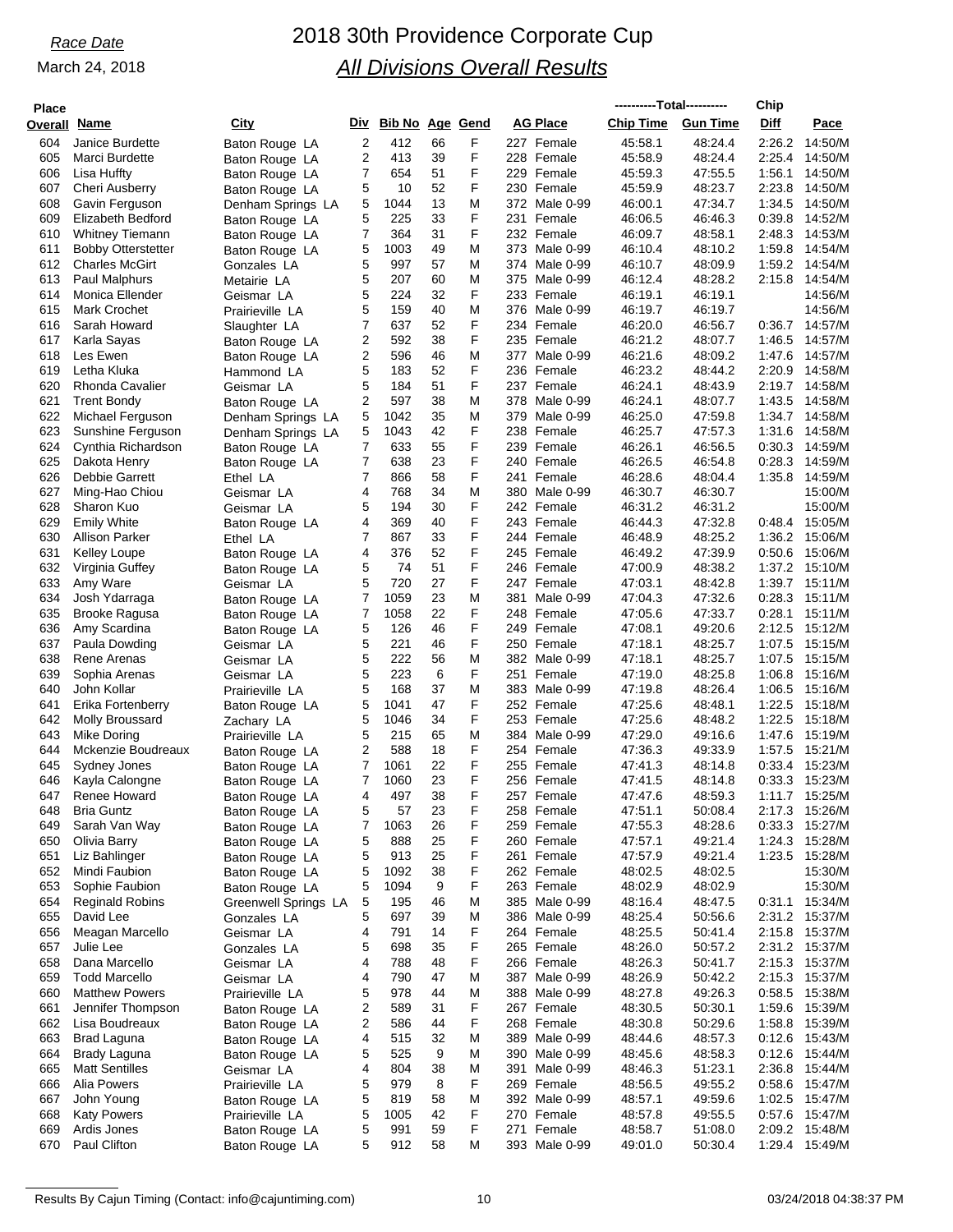## *Race Date* 2018 30th Providence Corporate Cup *All Divisions Overall Results*

| <b>Place</b> |                                             |                                     |                     |                        |          |        |                                | ----------Total---------- |                    | Chip             |                           |
|--------------|---------------------------------------------|-------------------------------------|---------------------|------------------------|----------|--------|--------------------------------|---------------------------|--------------------|------------------|---------------------------|
| Overall      | Name                                        | City                                | Div                 | <b>Bib No Age Gend</b> |          |        | <b>AG Place</b>                | <b>Chip Time</b>          | <b>Gun Time</b>    | Diff             | Pace                      |
| 671          | Ragavan Vaidyanathan                        | Baton Rouge LA                      | 4                   | 522                    | 48       | Μ      | 394 Male 0-99                  | 49:03.4                   | 49:40.1            | 0:36.7           | 15:49/M                   |
| 672          | Debra Mathias                               | Baton Rouge LA                      | 7                   | 659                    | 64       | F      | 272 Female                     | 49:07.2                   | 49:47.1            | 0:39.8           | 15:51/M                   |
| 673<br>674   | Kiristen McGirt<br>Fran Dial                | Gonzales LA                         | 4<br>7              | 971<br>601             | 10<br>49 | F<br>F | 273 Female<br>274 Female       | 49:10.6<br>49:15.2        | 49:58.4<br>49:54.1 | 0.47.8<br>0.38.9 | 15:52/M<br>15:53/M        |
| 675          | Angela Littrell                             | Baton Rouge LA<br>Denham Springs LA | 7                   | 660                    | 38       | F      | 275 Female                     | 49:15.6                   | 49.53.9            | 0.38.3           | 15:53/M                   |
| 676          | <b>Tatum Ladner</b>                         | Geismar LA                          | 5                   | 733                    | 10       | F      | 276 Female                     | 49.24.3                   | 52:23.9            | 2:59.6           | 15:56/M                   |
| 677          | Miranda Martin                              | Houma LA                            | 5                   | 898                    | 10       | F      | 277 Female                     | 49:26.2                   | 51:26.9            | 2:00.6           | 15:57/M                   |
| 678<br>679   | Molly McDiarmid<br>Jackie Davis             | Baton Rouge LA                      | 5<br>5              | 862<br>537             | 27<br>48 | F<br>F | 278 Female<br>279 Female       | 49:36.7                   | 49:36.7<br>50:16.8 | 0.34.2           | 16:00/M<br>16:02/M        |
| 680          | <b>Randy Grice</b>                          | Prairieville LA<br>Zachary LA       | 5                   | 891                    | 47       | M      | 395 Male 0-99                  | 49:42.5<br>49:42.8        | 52:02.5            | 2:19.6           | 16:02/M                   |
| 681          | Donna Grice                                 | Zachary LA                          | 5                   | 892                    | 48       | F      | 280 Female                     | 49.43.0                   | 51:52.4            | 2:09.4           | 16:02/M                   |
| 682          | William Bowman III                          | Jackson LA                          | 5                   | 267                    | 54       | M      | 396 Male 0-99                  | 49:43.8                   | 51:19.4            | 1:35.5           | 16:02/M                   |
| 683          | Amanda Doerr                                | Baton Rouge LA                      | 7                   | 202                    | 19       | F<br>F | 281<br>Female                  | 49:45.5                   | 50:21.9            | 0.36.3           | 16:03/M                   |
| 684<br>685   | Debbie Coleman<br>Mark Lineske              | Denham Springs LA<br>Baton Rouge LA | 2<br>7              | 409<br>7               | 38<br>47 | M      | 282 Female<br>397 Male 0-99    | 49:47.5<br>49:50.0        | 51:51.4<br>51:40.3 | 2:03.9<br>1:50.3 | 16:04/M<br>16:05/M        |
| 686          | Karen Scott                                 | Geismar LA                          | 4                   | 750                    | 40       | F      | 283 Female                     | 49:50.7                   | 51:06.5            | 1:15.8           | 16:05/M                   |
| 687          | <b>Eddie Shotwell</b>                       | Baton Rouge LA                      | 5                   | 840                    | 12       | M      | 398 Male 0-99                  | 49:51.4                   | 51:29.2            | 1:37.8           | 16:05/M                   |
| 688          | Susie Accardo                               | Baton Rouge LA                      | 5                   | 145                    | 54       | F      | 284 Female                     | 49:57.2                   | 51:05.5            | 1:08.2           | 16:07/M                   |
| 689<br>690   | Jennifer Ducre<br>Tanya Martin              | Denham Springs LA<br>Houma LA       | 5<br>5              | 131<br>896             | 30<br>46 | F<br>F | 285 Female<br>286 Female       | 49:59.8<br>50:05.7        | 51:08.2<br>52:06.2 | 1:08.3<br>2:00.4 | 16:07/M<br>16:09/M        |
| 691          | <b>Terral Martin</b>                        | Houma LA                            | 5                   | 895                    | 40       | M      | 399 Male 0-99                  | 50:07.5                   | 52:09.2            | 2:01.6           | 16:10/M                   |
| 692          | Carey Vitrano                               | Baton Rouge LA                      | 7                   | 646                    | 33       | F      | 287 Female                     | 50:08.5                   | 51:00.4            | 0.51.9           | 16:10/M                   |
| 693          | Daniel Schaffer                             | Baton Rouge LA                      | 5                   | 1066                   | 30       | M      | 400 Male 0-99                  | 50:10.4                   | 50:10.4            |                  | 16:11/M                   |
| 694<br>695   | <b>Brooke Schaffer</b><br>Henry Martin      | Baton Rouge LA<br>Houma LA          | 5<br>5              | 1067<br>897            | 24<br>15 | F<br>Μ | 288 Female<br>401<br>Male 0-99 | 50:11.1<br>50:15.4        | 50:11.1<br>52:14.6 | 1:59.1           | 16:11/M<br>16:13/M        |
| 696          | James Crawford                              | Geismar LA                          | 5                   | 719                    | 30       | M      | 402 Male 0-99                  | 50:19.6                   | 52:00.1            | 1:40.5           | 16:14/M                   |
| 697          | Alicia Ladner                               | Geismar LA                          | 5                   | 732                    | 40       | F      | 289 Female                     | 50:31.4                   | 55:11.7            | 4:40.3           | 16:18/M                   |
| 698          | Melvin Smith                                | Geismar LA                          | 5                   | 728                    | 37       | M      | 403 Male 0-99                  | 50:34.8                   | 53:05.1            | 2:30.3           | 16:19/M                   |
| 699<br>700   | Renee Hansbrough<br><b>Ryann Sanchez</b>    | Baton Rouge LA                      | 2<br>$\overline{7}$ | 462<br>603             | 54<br>25 | F<br>F | 290 Female<br>291 Female       | 50:35.0<br>50:40.3        | 52:03.2<br>51:32.5 | 1:28.2<br>0:52.1 | 16:19/M<br>16:21/M        |
| 701          | Wes Veitch                                  | Gonzales LA<br>Baton Rouge LA       | 5                   | 463                    | 44       | M      | 404 Male 0-99                  | 50:41.8                   | 52:01.1            | 1:19.3           | 16:21/M                   |
| 702          | Katraya Spencer                             | Geismar LA                          | 5                   | 729                    | 24       | F      | 292 Female                     | 50:45.7                   | 53:15.7            | 2:29.9           | 16:22/M                   |
| 703          | <b>Ghedy Matus</b>                          | Prairieville LA                     | 5                   | 176                    | 45       | F      | 293 Female                     | 51:00.6                   | 53:50.2            | 2:49.6           | 16:27/M                   |
| 704<br>705   | Alex Byo<br><b>Bria Donald</b>              | Baton Rouge LA                      | 2<br>4              | 424<br>495             | 27<br>26 | M<br>F | 405 Male 0-99<br>294 Female    | 51:02.4<br>51:04.8        | 53:22.7<br>51:57.5 | 2:20.3<br>0.52.6 | 16:28/M<br>16:28/M        |
| 706          | Caysie Bergeron                             | Carville LA<br>Denham Springs LA    | 5                   | 498                    | 39       | F      | 295 Female                     | 51:05.5                   | 51:58.7            | 0.53.2           | 16:29/M                   |
| 707          | <b>Jamie Coots</b>                          | Baton Rouge LA                      | 5                   | 817                    | 40       | F      | 296 Female                     | 51:06.4                   | 52:18.1            | 1:11.7           | 16:29/M                   |
| 708          | Jessep Coots                                | Baton Rouge LA                      | 5                   | 818                    | 41       | Μ      | 406 Male 0-99                  | 51:06.9                   | 52:19.6            | 1:12.7           | 16:29/M                   |
| 709          | Laura Burks                                 | Baton Rouge LA                      | 5<br>5              | 76                     | 53<br>29 | F<br>M | 297 Female                     | 51:17.9                   | 51:38.6            | 0.20.7<br>1:07.3 | 16:33/M<br>16:40/M        |
| 710<br>711   | <b>Stacy Ducre</b><br>Gary Labauve          | Denham Springs LA<br>Geismar LA     | 4                   | 132<br>765             | 60       | Μ      | 407 Male 0-99<br>408 Male 0-99 | 51:41.8<br>51:42.4        | 52:49.1<br>53:03.9 | 1:21.5           | 16:41/M                   |
| 712          | Greg Panger                                 | Geismar LA                          | 4                   | 749                    | 59       | M      | 409<br>Male 0-99               | 51:44.8                   | 53:03.9            | 1:19.1           | 16:41/M                   |
| 713          | Madeline Domma                              | Baton Rouge LA                      | 5                   | 1085                   | 31       | F      | 298 Female                     | 51:46.9                   | 53:12.4            | 1:25.5           | 16:42/M                   |
| 714          | Kaitlin Wallace                             | Baton Rouge LA                      | 5                   | 1086                   | 30       | F      | 299 Female                     | 51:47.4                   | 53:13.2            | 1:25.8           | 16:42/M                   |
| 715<br>716   | Christie Johnson<br>Tamichael Johnson       | Geismar LA<br>Geismar LA            | 5<br>5              | 1002<br>988            | 38<br>41 | F<br>M | 300 Female<br>410 Male 0-99    | 51:50.7<br>51:51.6        | 53:57.2<br>53.57.3 | 2:06.5<br>2:05.6 | 16:43/M<br>16:44/M        |
| 717          | <b>Carrie Stanley</b>                       | Baton Rouge LA                      | 5                   | 118                    | 43       | F      | 301 Female                     | 52:09.2                   | 54:26.5            | 2:17.2           | 16:49/M                   |
| 718          | <b>Gregory Stanley</b>                      | Denham Springs LA                   | 5                   | 119                    | 37       | M      | 411<br>Male 0-99               | 52:10.3                   | 54:26.7            | 2:16.4           | 16:50/M                   |
| 719          | <b>Cheryl Hiebert</b>                       | Geismar LA                          | 5                   | 730                    | 60       | F      | 302 Female                     | 52:11.0                   | 55:10.9            | 2:59.9           | 16:50/M                   |
| 720<br>721   | Amber St. Pierre<br>William Lusk            | Saint Amant LA<br>Saint Amant LA    | 5<br>5              | 671<br>672             | 38<br>67 | F<br>M | 303 Female<br>412 Male 0-99    | 52:17.9<br>52:18.9        | 53.51.9<br>53.52.9 | 1:33.9<br>1:33.9 | 16:52/M<br>16:52/M        |
| 722          | Jill Lasseigne                              | Geismar LA                          | 5                   | 718                    | 53       | F      | 304 Female                     | 52:28.3                   | 55:04.5            | 2:36.1           | 16:55/M                   |
| 723          | Jack Lasseigne                              | Geismar LA                          | 5                   | 717                    | 54       | M      | 413 Male 0-99                  | 52:30.8                   | 55:03.3            | 2:32.5           | 16:56/M                   |
| 724          | <b>Gabriel Kirby</b>                        | Baton Rouge LA                      | 5                   | 847                    | 40       | M      | 414 Male 0-99                  | 52:33.5                   | 52:33.5            |                  | 16:57/M                   |
| 725<br>726   | Spencer Boudreaux<br>Ashmi Desai            | Baton Rouge LA                      | 5<br>5              | 825<br>550             | 37<br>14 | M<br>F | 415 Male 0-99<br>305 Female    | 52:34.5<br>52:35.4        | 52:34.5            | 0:07.3           | 16:57/M<br>16:58/M        |
| 727          | <b>Binita Desai</b>                         | Baton Rouge LA<br>Baton Rouge LA    | 5                   | 526                    | 41       | F      | 306 Female                     | 52:35.8                   | 52:42.7<br>52.43.4 | 0.07.6           | 16:58/M                   |
| 728          | Derrick Klingman                            | Baton Rouge LA                      | 7                   | 602                    | 29       | M      | 416 Male 0-99                  | 52:49.6                   | 55:00.1            |                  | 2:10.4 17:02/M            |
| 729          | Victoria East                               | Baton Rouge LA                      | 5                   | 981                    | 39       | F      | 307 Female                     | 52:53.2                   | 52:53.2            |                  | 17:04/M                   |
| 730          | <b>Adrienne East</b>                        | Baton Rouge LA                      | 5                   | 982                    | 13       | F<br>F | 308 Female                     | 52:53.6                   | 52.53.6            |                  | 17:04/M                   |
| 731<br>732   | Michelle Jones<br>Janet Hume                | Baton Rouge LA<br>Baton Rouge LA    | 5<br>5              | 1070<br>1065           | 22<br>54 | F      | 309 Female<br>310 Female       | 52:55.0<br>52:55.1        | 54:07.3<br>54:08.7 | 1:12.3           | 17:04/M<br>1:13.6 17:04/M |
| 733          | Jenny Leblanc                               | Port Allen LA                       | 7                   | 653                    | 32       | F      | 311 Female                     | 53:03.6                   | 55:00.3            |                  | 1:56.7 17:07/M            |
| 734          | Natalie Monroe                              | Port Allen LA                       | 5                   | 78                     | 60       | F      | 312 Female                     | 53.04.4                   | 54:02.2            |                  | 0:57.7 17:07/M            |
| 735          | Lucy Box                                    | Gonzales LA                         | 5                   | 705                    | 53       | F      | 313 Female                     | 53.06.4                   | 54.23.9            | 1:17.5           | 17:08/M                   |
| 736<br>737   | <b>Gary Phillips</b><br>Allison Bartholomew | Gonzales LA<br>Baton Rouge LA       | 5<br>4              | 706<br>384             | 62<br>55 | M<br>F | 417 Male 0-99<br>314 Female    | 53.06.4<br>53:30.6        | 54.23.9<br>54:18.4 | 1:17.5<br>0.47.8 | 17:08/M<br>17:15/M        |
|              |                                             |                                     |                     |                        |          |        |                                |                           |                    |                  |                           |

Results By Cajun Timing (Contact: info@cajuntiming.com) 11 1 1 200 03/24/2018 04:38:38 PM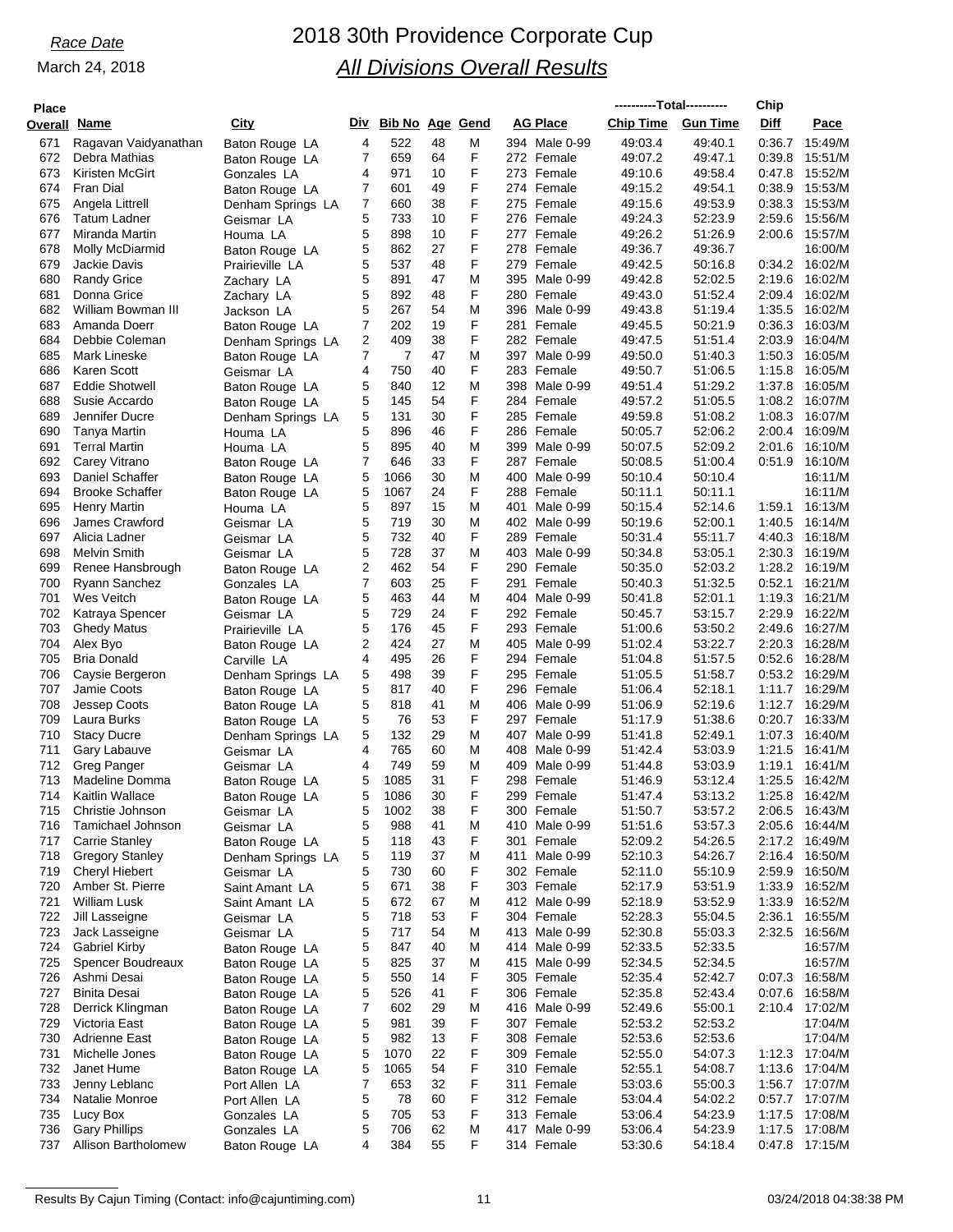| <b>Place</b>        |                                         |                              |                |                     |    |        |                  | ----------Total---------- |                 | Chip   |                |
|---------------------|-----------------------------------------|------------------------------|----------------|---------------------|----|--------|------------------|---------------------------|-----------------|--------|----------------|
| <b>Overall Name</b> |                                         | City                         |                | Div Bib No Age Gend |    |        | <b>AG Place</b>  | <b>Chip Time</b>          | <b>Gun Time</b> | Diff   | Pace           |
| 738                 | <b>Roeshawn Peters</b>                  |                              | 5              | 124                 | 37 | F      | 315 Female       | 53:40.9                   | 55:54.5         | 2:13.5 | 17:19/M        |
| 739                 | Donna Fontenot                          | Baton Rouge LA               | 7              | 868                 | 49 | F      | 316 Female       | 53.53.8                   | 54:38.7         |        | 17:23/M        |
| 740                 | <b>Richie Fontenot</b>                  | Plaquemine LA                | 7              | 869                 | 51 | M      |                  | 53:54.2                   | 54:39.7         | 0.44.9 | 17:23/M        |
| 741                 |                                         | Plaquemine LA                |                |                     | 9  |        | 418 Male 0-99    |                           |                 | 0:45.5 |                |
|                     | Noah Shotwell                           | Baton Rouge LA               | 5              | 841                 |    | M<br>F | 419 Male 0-99    | 54:04.9                   | 55:44.8         | 1:39.9 | 17:26/M        |
| 742                 | Tara Seguin                             | Baton Rouge LA               | 5              | 829                 | 54 |        | 317 Female       | 54:06.5                   | 56:50.2         | 2:43.7 | 17:27/M        |
| 743                 | Angela Latiolais                        | Baton Rouge LA               | 5              | 848                 | 51 | F      | 318 Female       | 54:07.2                   | 56:49.7         | 2:42.5 | 17:27/M        |
| 744                 | Shea Allen                              | Saint Amant LA               | 5              | 536                 | 32 | F      | 319 Female       | 54:07.7                   | 55:34.9         | 1:27.1 | 17:27/M        |
| 745                 | Mary Esteve                             | Geismar LA                   | 4              | 797                 | 53 | F      | 320 Female       | 54:17.5                   | 57:00.2         | 2:42.7 | 17:31/M        |
| 746                 | <b>Emily Shotwell</b>                   | Baton Rouge LA               | 5              | 839                 | 34 | F      | 321 Female       | 54:17.9                   | 55:57.4         | 1:39.5 | 17:31/M        |
| 747                 | <b>Walter Scott</b>                     | Baton Rouge LA               | 7              | 8                   | 67 | M      | 420 Male 0-99    | 54:29.7                   | 56:22.5         | 1:52.8 | 17:35/M        |
| 748                 | <b>Edward Belanger</b>                  | Brevard NC                   | 5              | 538                 | 67 | M      | 421<br>Male 0-99 | 54:43.3                   | 55:34.7         | 0.51.3 | 17:39/M        |
| 749                 | Denise Breaux                           | Baton Rouge LA               | 5              | 539                 | 44 | F      | 322 Female       | 54:44.3                   | 55:36.1         |        | 0:51.7 17:39/M |
| 750                 | Suzette Alleman                         | Plaquemine LA                | 3              | 872                 | 45 | F      | 323 Female       | 54.52.0                   | 55:36.7         | 0.44.6 | 17:42/M        |
| 751                 | Michelle Kasischke                      | Baton Rouge LA               | 7              | 566                 | 49 | F      | 324 Female       | 54.55.4                   | 56:00.3         | 1:04.9 | 17:43/M        |
| 752                 | <b>Brittany Daigle</b>                  | Baton Rouge LA               | 7              | 571                 | 30 | F      | 325 Female       | 54:56.8                   | 56:00.3         | 1:03.4 | 17:43/M        |
| 753                 | Keri Wascom                             | Baton Rouge LA               | 5              | 833                 | 30 | F      | 326 Female       | 55:02.1                   | 55:02.1         |        | 17:45/M        |
| 754                 | Kali Blackwell                          | Baton Rouge LA               | 5              | 820                 | 27 | F      | 327 Female       | 55:02.1                   | 55:02.1         |        | 17:45/M        |
| 755                 | Chad Wascom                             | Baton Rouge LA               | 5              | 832                 | 35 | M      | 422 Male 0-99    | 55:02.4                   | 55:02.4         |        | 17:45/M        |
| 756                 | Kayden Wascom                           | Baton Rouge LA               | 5              | 834                 | 14 | F      | 328 Female       | 55:02.7                   | 55:02.7         |        | 17:45/M        |
| 757                 | <b>Bailey Kogel</b>                     | Baton Rouge LA               | 5              | 835                 | 12 | F      | 329 Female       | 55:02.7                   | 55:02.7         |        | 17:45/M        |
| 758                 | Erin Kogel                              | Baton Rouge LA               | 5              | 831                 | 32 | F      | 330 Female       | 55:03.3                   | 55:03.3         |        | 17:45/M        |
| 759                 | Lori Lowery                             | Baton Rouge LA               | 5              | 1008                | 52 | F      | 331 Female       | 55:07.1                   | 57:10.6         | 2:03.5 | 17:47/M        |
| 760                 | Marie Franco                            | Baton Rouge LA               | 5              | 128                 | 58 | F      | 332 Female       | 55:16.6                   | 56:44.4         | 1:27.7 | 17:50/M        |
| 761                 | Spencer Herring                         | Baton Rouge LA               | 5              | 826                 | 25 | F      | 333 Female       | 55:22.3                   | 57:57.9         | 2:35.5 | 17:52/M        |
| 762                 | Wanda Simmons                           | Baton Rouge LA               | 4              | 952                 | 52 | F      | 334 Female       | 55:22.7                   | 56:06.5         | 0.43.8 | 17:52/M        |
| 763                 | Erin Roy                                | Baton Rouge LA               | 5              | 311                 | 34 | F      | 335 Female       | 55:23.2                   | 57:19.4         | 1:56.1 | 17:52/M        |
| 764                 | Lekeisha Watson                         | Walker LA                    | 5              | 91                  | 41 | F      | 336 Female       | 55:23.4                   | 56:06.2         | 0:42.7 | 17:52/M        |
| 765                 | Sally McBride                           | Baton Rouge LA               | 5              | 318                 | 30 | F      | 337 Female       | 55:23.6                   | 57:18.9         | 1:55.3 | 17:52/M        |
| 766                 | Roxanna Herring                         | Baton Rouge LA               | 5              | 830                 | 56 | F      | 338 Female       | 55:25.9                   | 58:00.5         | 2:34.6 | 17:53/M        |
| 767                 | <b>Emilie Robillard</b>                 | Baton Rouge LA               | 7              | 574                 | 21 | F      | 339 Female       | 55:34.4                   | 56:38.2         | 1:03.8 | 17:55/M        |
| 768                 | Phuong Jenkins                          | Baton Rouge LA               | 7              | 567                 | 48 | F      | 340 Female       | 55:36.4                   | 56:39.2         | 1:02.8 | 17:56/M        |
| 769                 | Megan Kelly                             | Geismar LA                   | 5              | 56                  | 36 | F      | 341 Female       | 55:55.5                   | 58:07.2         | 2:11.7 | 18:02/M        |
| 770                 | <b>Trey Kelly</b>                       | Geismar LA                   | 5              | 18                  | 36 | M      | 423 Male 0-99    | 55:56.4                   | 58:07.9         | 2:11.5 | 18:03/M        |
| 771                 | Logan Boudreaux                         | Baton Rouge LA               | 5              | 844                 | 15 | M      | 424 Male 0-99    | 56:00.5                   | 56:00.5         |        | 18:04/M        |
| 772                 | Kandice Lockhart                        | Baton Rouge LA               | 5              | 821                 | 34 | F      | 342 Female       | 56:00.9                   | 56:00.9         |        | 18:04/M        |
| 773                 | Terri Lafleur                           | Baton Rouge LA               | 7              | 624                 | 59 | F      | 343 Female       | 56:01.7                   | 58:14.2         | 2:12.5 | 18:04/M        |
| 774                 | Shamyra Blackburn                       | Geismar LA                   | 4              | 807                 | 33 | F      | 344 Female       | 56:03.4                   | 57:48.6         | 1:45.2 | 18:05/M        |
| 775                 | Mickie Meche                            | Baton Rouge LA               | 2              | 278                 | 59 | F      | 345 Female       | 56:04.7                   | 56:17.4         | 0:12.6 | 18:05/M        |
| 776                 | April Jackson                           |                              | 7              | 279                 | 29 | F      | 346 Female       | 56:06.7                   | 56:17.2         | 0:10.5 | 18:06/M        |
| 777                 | Andrea King                             | Baton Rouge LA<br>Geismar LA | 4              | 774                 | 41 | F      | 347 Female       | 56:09.6                   | 57:41.9         | 1:32.2 | 18:07/M        |
| 778                 | Laura Sherman                           |                              | 7              | 636                 | 52 | F      | 348 Female       | 56:11.3                   | 56:48.6         | 0:37.3 | 18:07/M        |
| 779                 | Chantel Johnson                         | Baton Rouge LA               | 7              | 635                 | 39 | F      | 349 Female       | 56:12.4                   | 56:49.7         | 0.37.3 | 18:08/M        |
| 780                 |                                         | Baton Rouge LA               | $\overline{7}$ | 649                 | 49 | F      | 350 Female       | 56:21.1                   | 58:39.6         | 2:18.4 | 18:11/M        |
| 781                 | <b>Kitty Gauthreaux</b><br>Donna Aucoin | Zachary LA                   |                | 648                 | 54 | F      | 351 Female       | 56:21.3                   | 58:38.6         |        |                |
|                     |                                         | Denham Springs LA            | 7              |                     |    |        |                  |                           |                 |        | 2:17.3 18:11/M |
| 782                 | Gretchen Mercer                         | Baton Rouge LA               | 7              | 650                 | 61 | F      | 352 Female       | 56:23.7                   | 58:38.2         |        | 2:14.5 18:11/M |
| 783                 | Sarah Wales                             | Baton Rouge LA               | 7              | 287                 | 29 | F      | 353 Female       | 56:26.1                   | 58:47.2         | 2:21.1 | 18:12/M        |
| 784                 | Amanda Germond                          | Baton Rouge LA               | 5              | 284                 | 36 | F      | 354 Female       | 56:26.3                   | 58:42.9         | 2:16.5 | 18:12/M        |
| 785                 | Jenn Price                              | Baton Rouge LA               | 7              | 292                 | 31 | F      | 355 Female       | 56:28.0                   | 58:48.4         | 2:20.3 | 18:13/M        |
| 786                 | Kristin Marceaux                        | Baton Rouge LA               | 7              | 620                 | 37 | F      | 356 Female       | 56:32.8                   | 58.51.4         | 2:18.6 | 18:14/M        |
| 787                 | Derrick Jr Coco                         | Gonzales LA                  | 5              | 328                 | 10 | M      | 425 Male 0-99    | 56:36.0                   | 58:43.5         | 2:07.5 | 18:15/M        |
| 788                 | Sandy Poche                             | Geismar LA                   | 4              | 795                 | 58 | F      | 357 Female       | 56:41.7                   | 58:14.6         | 1:32.8 | 18:17/M        |
| 789                 | Nome Cruz                               | Geismar LA                   | 4              | 793                 | 55 | M      | 426 Male 0-99    | 56:43.9                   | 58:15.4         |        | 1:31.5 18:18/M |
| 790                 | Karen Dunbar                            | Sunshine LA                  | 5              | 333                 | 42 | F      | 358 Female       | 56:53.6                   | 58:59.7         | 2:06.1 | 18:21/M        |
| 791                 | Jonae' Dunbar                           | Sunshine LA                  | 5              | 335                 | 18 | F      | 359 Female       | 56:54.1                   | 58:56.7         | 2:02.6 | 18:21/M        |
| 792                 | Destiny Coco                            | Gonzales LA                  | 5              | 332                 | 19 | F      | 360 Female       | 56:55.5                   | 58:57.1         | 2:01.6 | 18:22/M        |
| 793                 | Kathleen Doring                         | Prairieville LA              | 5              | 211                 | 60 | F      | 361 Female       | 56:56.8                   | 58:45.5         | 1:48.6 | 18:22/M        |
| 794                 | Ansonia Coco                            | Gonzales LA                  | 5              | 329                 | 42 | F      | 362 Female       | 56:59.7                   | 59:06.2         | 2:06.5 | 18:23/M        |
| 795                 | Derrick Coco                            | Gonzales LA                  | 5              | 331                 | 41 | M      | 427 Male 0-99    | 57:01.5                   | 59:06.7         | 2:05.1 | 18:24/M        |
| 796                 | Veronica Matthew                        | Baton Rouge LA               | 7              | 1030                | 46 | F      | 363 Female       | 57:05.9                   | 57:24.4         | 0:18.5 | 18:25/M        |
| 797                 | Linda Pebworth                          | Geismar LA                   | 5              | 739                 | 63 | F      | 364 Female       | 57:09.9                   | 58:48.7         |        | 1:38.8 18:26/M |
| 798                 | Celeste Buffone                         | Baton Rouge LA               | 7              | 613                 | 48 | F      | 365 Female       | 57:19.5                   | 58:41.8         | 1:22.3 | 18:29/M        |
| 799                 | <b>Stephany Lewis</b>                   | Baton Rouge LA               | 7              | 656                 | 45 | F      | 366 Female       | 57:25.6                   | 58:06.9         | 0:41.2 | 18:31/M        |
| 800                 | Danielle Perkins                        | Baton Rouge LA               | 7              | 657                 | 33 | F      | 367 Female       | 57:28.3                   | 58:08.2         | 0:39.8 | 18:32/M        |
| 801                 | Paul Buffone                            | Baton Rouge LA               | 7              | 610                 | 50 | M      | 428 Male 0-99    | 57:29.8                   | 58:51.4         | 1:21.5 | 18:33/M        |
| 802                 | Natasha Briscoe                         | Baton Rouge LA               | 5              | 882                 | 45 | F      | 368 Female       | 57:30.6                   | 58:17.9         | 0:47.2 | 18:33/M        |
| 803                 | <b>Billy Patterson</b>                  | Baton Rouge LA               | 3              | 870                 | 64 | M      | 429 Male 0-99    | 57:32.3                   | 58:18.7         | 0:46.3 | 18:34/M        |
| 804                 | <b>Misty Methvin</b>                    | Baton Rouge LA               | 7              | 565                 | 57 | F      | 369 Female       | 57:34.4                   | 58:29.7         | 0:55.2 | 18:34/M        |
|                     |                                         |                              |                |                     |    |        |                  |                           |                 |        |                |